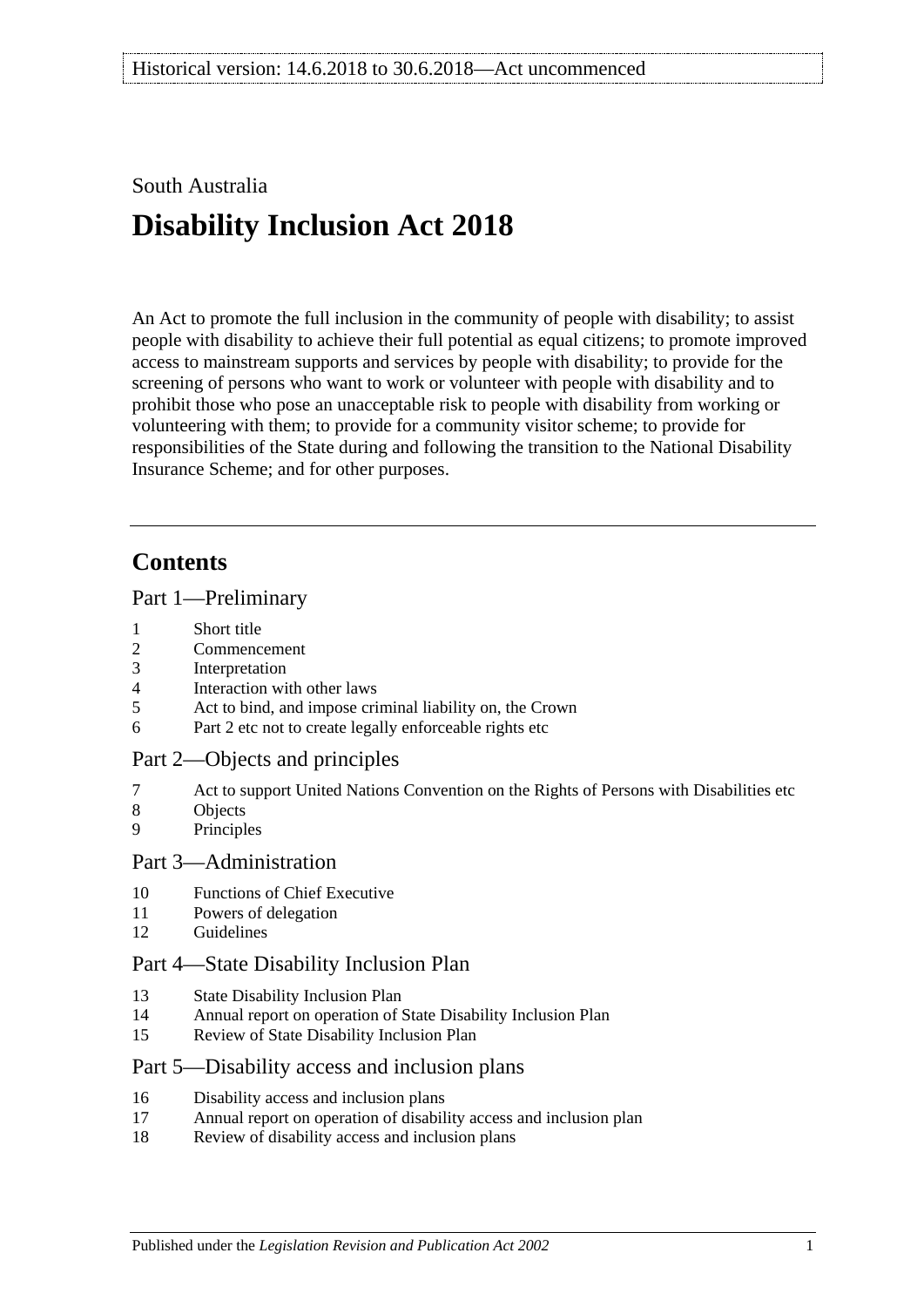## Part [6—Screening of persons working with people with disability](#page-10-2)

- 19 [Interpretation](#page-10-3)
- 20 [Working with people with disability](#page-11-0)
- 21 [Certain persons prohibited from working with people with disability](#page-11-1)
- 22 [Working with people with disability without current screening check prohibited](#page-12-0)
- 23 [Regulations to set out scheme for screening checks](#page-12-1)

### Part [7—Community Visitor Scheme](#page-13-0)

24 [Community Visitor Scheme](#page-13-1)

### Part [8—National Disability Insurance Scheme](#page-13-2)

25 [Regulations for the purpose of implementing etc the National Disability Insurance Scheme](#page-13-3)

### Part [9—Information gathering and sharing](#page-14-0)

- 26 [Chief Executive may require State authority to provide report](#page-14-1)<br>27 Sharing of information between certain persons and bodies
- [Sharing of information between certain persons and bodies](#page-14-2)
- 28 Interaction with *[Public Sector \(Data Sharing\) Act](#page-15-0) 2016*

### Part [10—Miscellaneous](#page-15-1)

- 29 [Confidentiality](#page-15-2)
- 30 [Victimisation](#page-16-0)
- 31 [Service](#page-17-0)
- 32 [Review of Act](#page-17-1)
- 33 [Regulations](#page-17-2)

## Schedule [1—Related amendments, transitional provisions and repeal](#page-18-0)

## Part 1—Preliminary

1 [Amendment provisions](#page-18-1)

## Part 2—Amendment of *Carers Recognition Act 2005*

2 [Amendment of section 5—Meaning of carer](#page-18-2)

## Part 3—Amendment of *Disability Services Act 1993*

3 [Repeal of sections 5B and 5C](#page-18-3)

## Part 4—Amendment of *Intervention Orders (Prevention of Abuse) Act 2009*

4 [Amendment of section 3—Interpretation](#page-19-0)

## Part 5—Repeal of *Disability Services Act 1993*

5 Repeal of *[Disability Services Act](#page-19-1) 1993*

## [Legislative history](#page-20-0)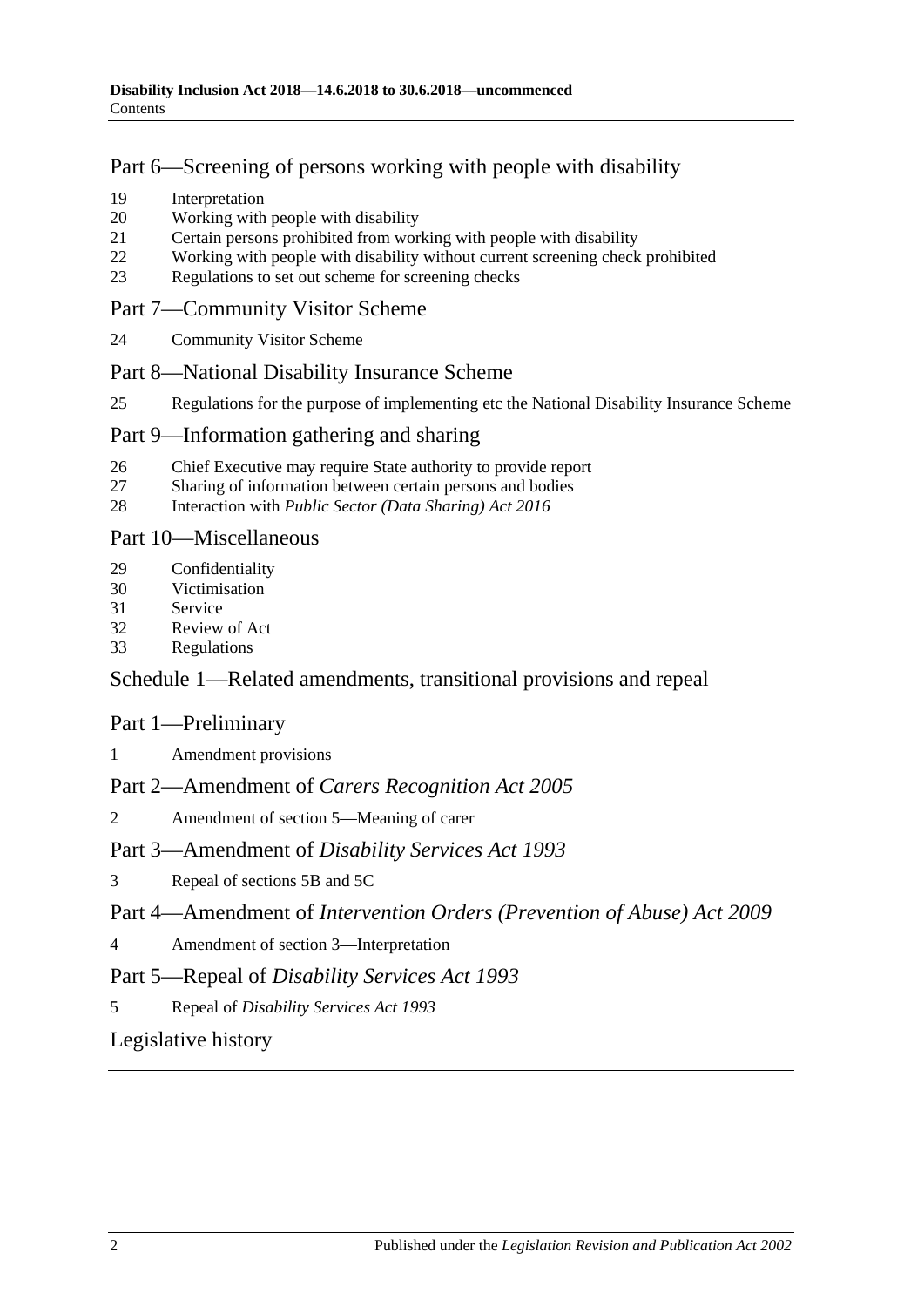### <span id="page-2-0"></span>**The Parliament of South Australia enacts as follows:**

## **Part 1—Preliminary**

#### <span id="page-2-1"></span>**1—Short title**

This Act may be cited as the *Disability Inclusion Act 2018*.

#### <span id="page-2-2"></span>**2—Commencement**

- (1) This Act will come into operation on a day to be fixed by proclamation.
- (2) Section 7(5) of the *[Acts Interpretation Act](http://www.legislation.sa.gov.au/index.aspx?action=legref&type=act&legtitle=Acts%20Interpretation%20Act%201915) 1915* does not apply to this Act or to a provision of this Act.

#### <span id="page-2-3"></span>**3—Interpretation**

(1) In this Act, unless the contrary intention appears—

*Chief Executive* means the Chief Executive of the administrative unit of the Public Service that is responsible for assisting a Minister in the administration of this Act;

*community visitor* means a community visitor appointed under [Part](#page-13-0) 7;

*disability*, in relation to a person, includes long-term physical, psycho-social, intellectual, cognitive, neurological or sensory impairment, or a combination of any of these impairments, which in interaction with various barriers may hinder the person's full and effective participation in society on an equal basis with others;

*disability access and inclusion plan*, in relation to a State authority, means the disability access and inclusion plan, as in force from time to time, prepared by the State authority under [section](#page-9-2) 16;

*National Disability Insurance Scheme* or *NDIS* means the National Disability Insurance Scheme under the *National Disability Insurance Scheme Act 2013* of the Commonwealth;

*State authority* means—

- (a) an administrative unit (within the meaning of the *[Public Sector Act](http://www.legislation.sa.gov.au/index.aspx?action=legref&type=act&legtitle=Public%20Sector%20Act%202009) 2009*); or
- (b) an agency or instrumentality of the Crown, or agency or instrumentality of the Crown of a class, prescribed by the regulations for the purposes of this paragraph; or
- (c) a local council constituted under the *[Local Government Act](http://www.legislation.sa.gov.au/index.aspx?action=legref&type=act&legtitle=Local%20Government%20Act%201999) 1999*; or
- (d) any other person or body, or person or body of a class, declared by the regulations to be included in the ambit of this paragraph for the purposes of this Act,

but does not include a person or body, or person or body of a class, declared by the regulations to be excluded from the ambit of this definition for the purposes of this Act;

*State Disability Inclusion Plan* means the State Disability Inclusion Plan prepared under [section](#page-7-3) 13, as in force from time to time.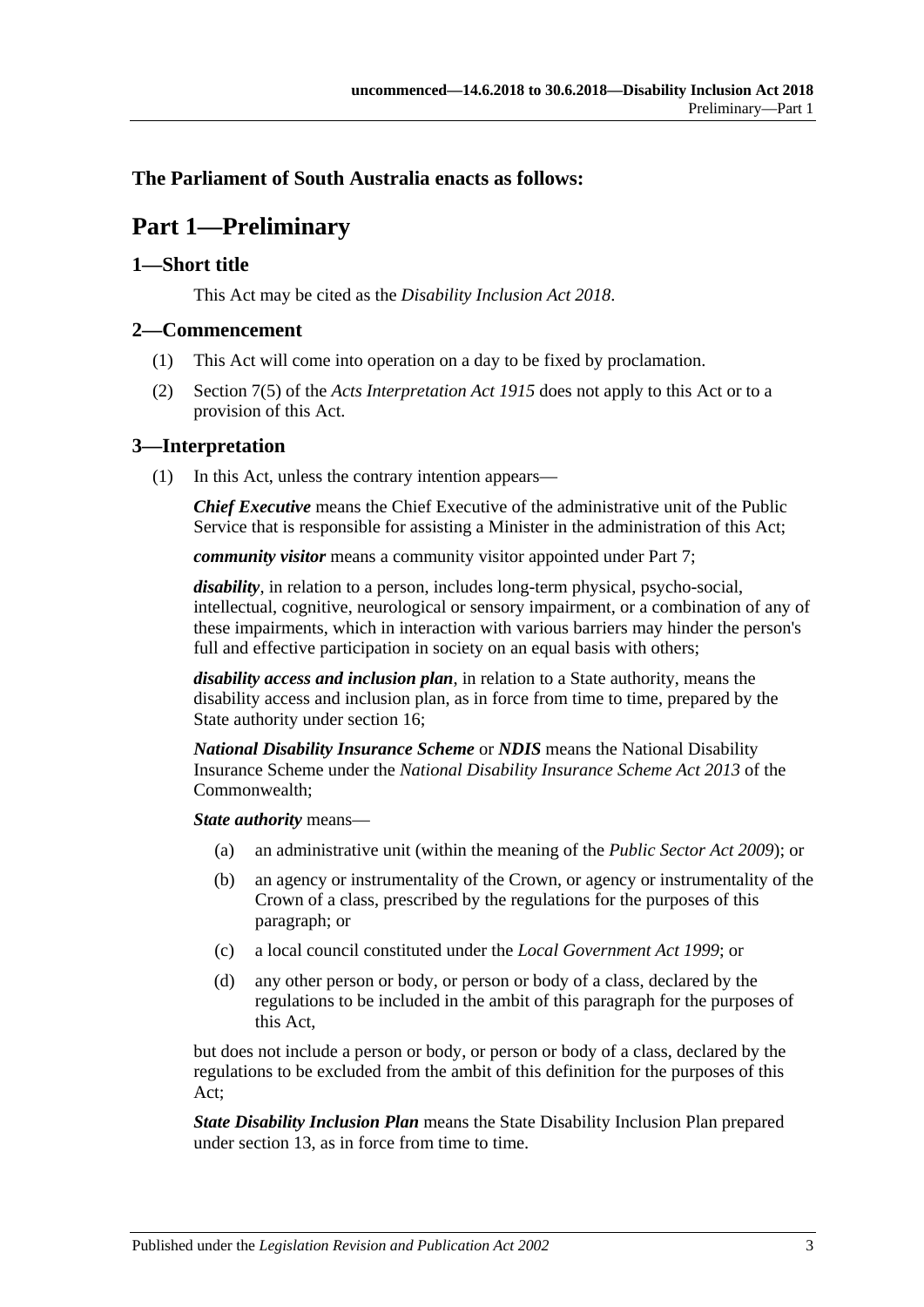(2) For the purposes of this Act, a reference to *mainstream supports and services* will be taken to be a reference to supports and services (however described) that are not NDIS-funded supports and services.

#### <span id="page-3-0"></span>**4—Interaction with other laws**

Except where the contrary intention appears, the provisions of this Act are in addition to, and do not derogate from, any other Act or law.

#### <span id="page-3-1"></span>**5—Act to bind, and impose criminal liability on, the Crown**

- (1) This Act binds the Crown in right of this jurisdiction and, in so far as the legislative power of the Parliament permits, the Crown in all its other capacities.
- (2) The Crown is liable for an offence against this Act.
- (3) If the Crown is guilty of an offence against this Act, the penalty that may be imposed on the Crown is the penalty that may be imposed on a body corporate.

#### <span id="page-3-2"></span>**6[—Part](#page-3-3) 2 etc not to create legally enforceable rights etc**

[Part](#page-3-3) 2 of this Act, the State Disability Inclusion Plan and disability access and inclusion plans are an expression of policy and do not in themselves—

- (a) create legally enforceable rights or entitlements; or
- (b) affect existing rights or liabilities (whether of a substantive, procedural or other nature).

## <span id="page-3-3"></span>**Part 2—Objects and principles**

### <span id="page-3-4"></span>**7—Act to support United Nations Convention on the Rights of Persons with Disabilities etc**

It is the intention of the Parliament of South Australia that, to such an extent as may be reasonably practicable, the operation, administration and enforcement of this Act is to support and further the principles and purposes of the *United Nations Convention on the Rights of Persons with Disabilities*, as well any other relevant international human rights instruments affecting people with disability, as in force from time to time.

#### <span id="page-3-5"></span>**8—Objects**

The objects of this Act include—

- (a) acknowledging that people with disability have the same human rights as other members of the community and that the State and the community have a responsibility to facilitate the exercise of those rights; and
- (b) promoting the independence and social and economic inclusion of people with disability; and
- (c) providing safeguards in relation to the delivery of all supports and services for people with disability; and
- (d) providing a framework to support a whole of Government approach to improving the inclusion of all South Australians with disability in all areas of life in this State; and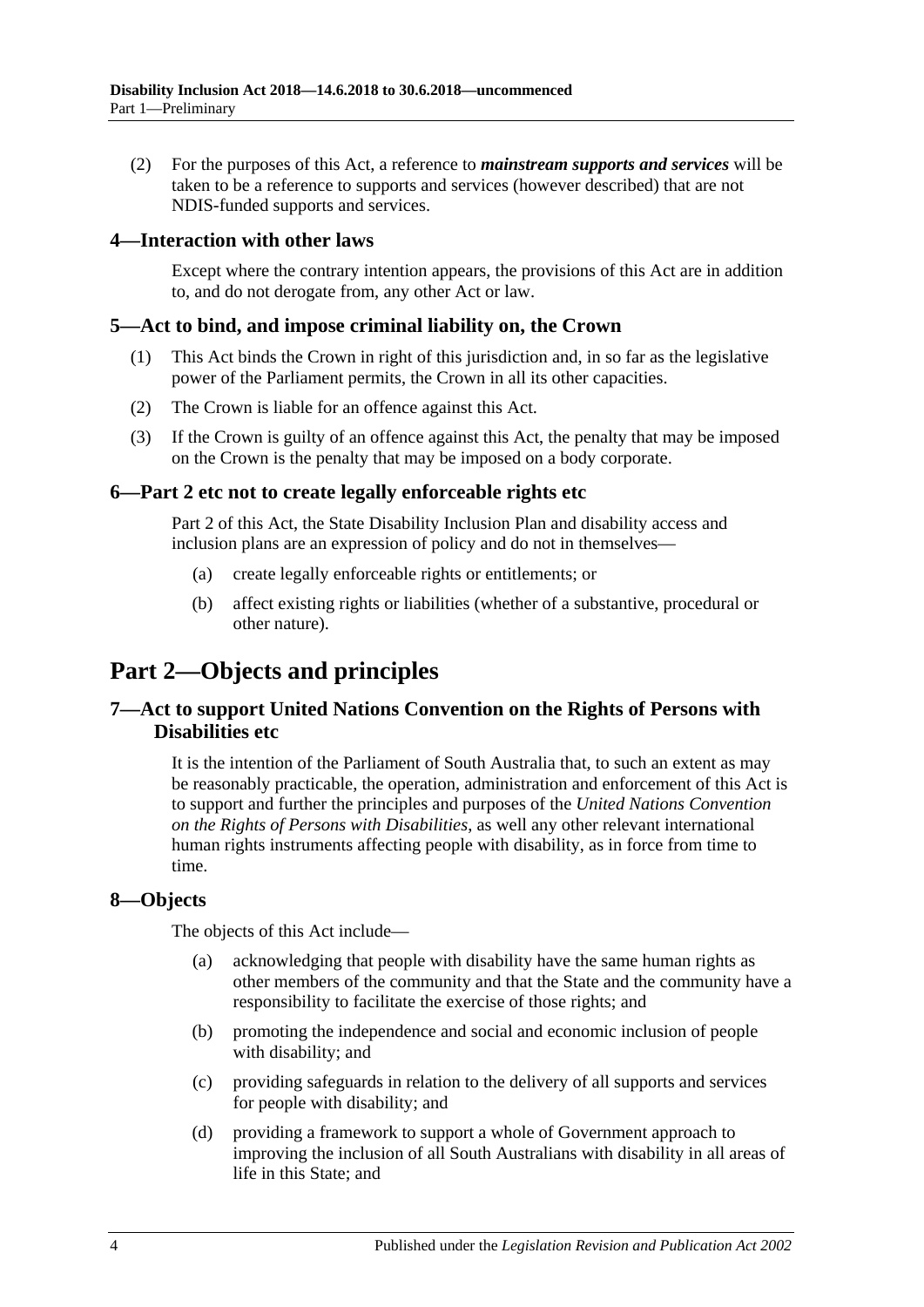(e) articulating and facilitating the roles of the State during and following the transition to the National Disability Insurance Scheme.

### <span id="page-4-0"></span>**9—Principles**

- (1) The following principles are to be observed in the operation, administration and enforcement of this Act:
	- (a) people with disability have the same fundamental human rights and responsibilities, and the same right to autonomy, as other members of the community;
	- (b) people with disability have an inherent right to respect for their worth and dignity as individuals;
	- (c) people with disability have the right to participate in and contribute to social and economic life and should be supported to develop and enhance their ability to do so;
	- (d) people with disability have the right to realise their physical, social, sexual, reproductive, emotional and intellectual capacities;
	- (e) people with disability have the right to make decisions that affect their lives including decisions involving risk to the full extent of their capacity to do so;
	- (f) in cases where a person with disability wants or requires assistance in making a decision, supported decision-making is to be preferred over substituted decision-making;
	- (g) people with disability have the right to access information in a way that is appropriate for their disability and cultural background, to enable them to make informed choices;
	- (h) people with disability have the right to respect for their cultural or linguistic diversity, age, gender, sexual orientation and religious beliefs;
	- (i) people with disability have the same rights to privacy and confidentiality as other members of the community;
	- (j) people with disability have the right to live free from neglect, abuse and exploitation;
	- (k) people with disability have the same rights as other members of the community to pursue complaints and access justice;
	- (l) the crucial role of families, carers and other significant persons in the lives of people with disability, and the importance of preserving relationships with families, carers and other significant persons, is to be acknowledged and respected;
	- (m) people with disability are free to associate with families, carers and other persons as they see fit, and should be supported where necessary to engage in family, social and friendship activities;
	- (n) the needs of children with disability as they develop, and their rights as equal members of the community, are to be acknowledged and respected;
	- (o) the changing abilities, strengths, goals and needs of people with disability as they age are to be acknowledged and respected.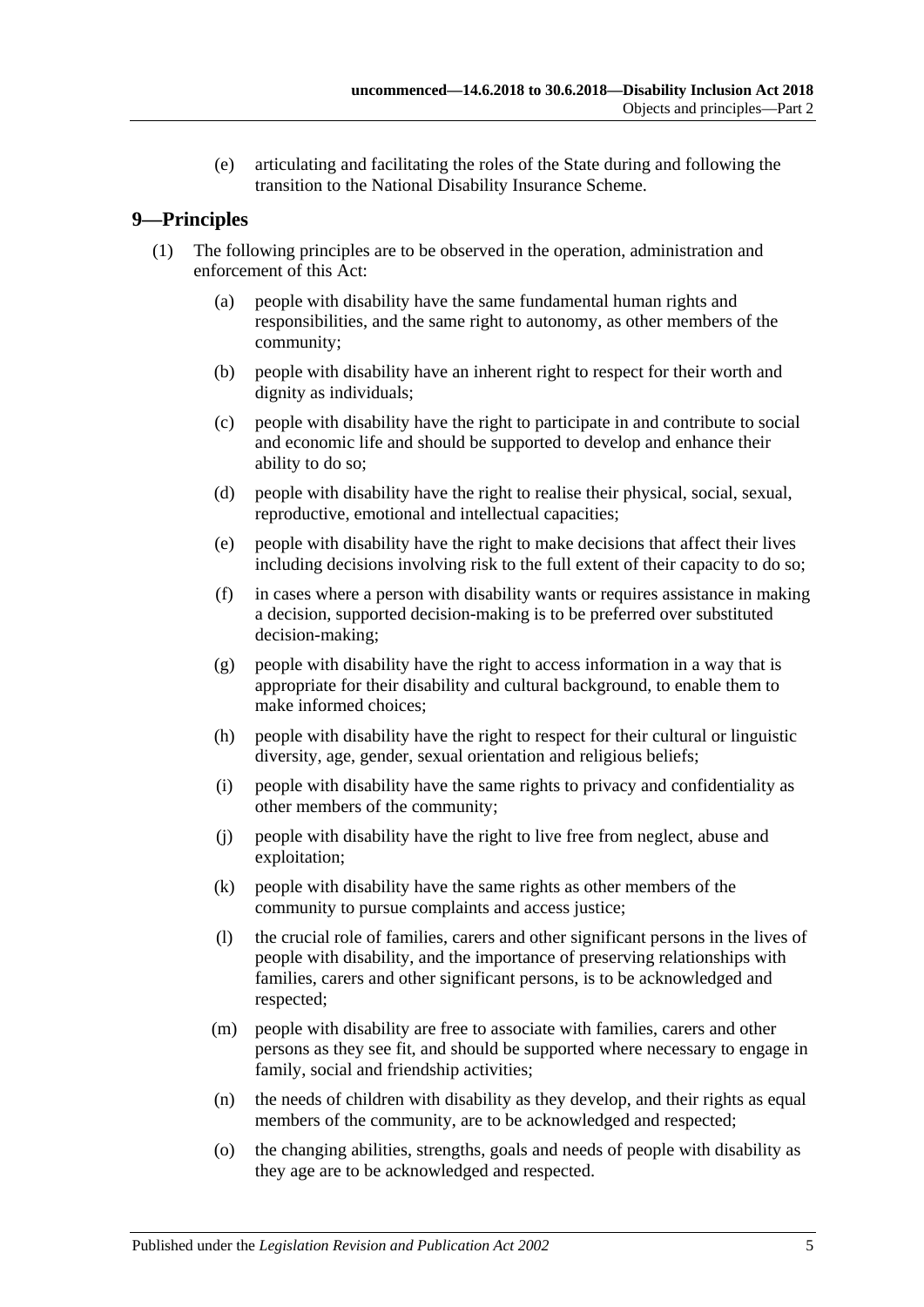- (2) In addition to the principles set out in any other provision of this section, the following risks and principles are to be acknowledged and addressed in the operation, administration and enforcement of this Act as it relates to women with disability:
	- (a) many women with disability face multiple disadvantages and are potentially more vulnerable to risk of abuse or exploitation;
	- (b) the provision of mainstream supports and services to women with disability should recognise and seek to address such disadvantage and vulnerability, and should be informed by working in partnership with women with disability to enhance their lives.
- <span id="page-5-0"></span>(3) In addition to the principles set out in any other provision of this section, the following risks and principles are to be acknowledged and addressed in the operation, administration and enforcement of this Act as it relates to children with disability:
	- (a) children with disability have the right to a full life in conditions that ensure the child's dignity, promote self-reliance and facilitate the child's active and full participation in family, cultural and social life;
	- (b) decisions affecting children with disability under this Act should be child-centred;
	- (c) without limiting [paragraph](#page-5-0) (b), the responsibilities, rights and duties of a parent or other person legally responsible for a child with disability must also be considered in relation to giving appropriate direction and guidance for the child's welfare;
	- (d) the views of a child with disability will be listened to, and they should be given developmentally appropriate opportunities to participate in decisions that affect them;
	- (e) children with disability are more vulnerable to risk of abuse or exploitation;
	- (f) the developmental needs of children with disability must be taken into account, with particular focus on critical periods in their childhood and adolescence;
	- (g) the provision of mainstream supports and services to children with disability should recognise and seek to address such risks and vulnerabilities, and should be informed by working in partnership with children with disability, and in consultation with their parents and other persons responsible for them, to enhance their lives.
- (4) In addition to the principles set out in any other provision of this section, the following risks and principles are to be acknowledged and addressed in the operation, administration and enforcement of this Act as it relates to Aboriginal and Torres Strait Islander people with disability:
	- (a) Aboriginal and Torres Strait Islander people with disability have a right to respect and acknowledgment as the first peoples of Australia and for their unique history, culture and kinship relationships and connection to their traditional land and waters;
	- (b) many Aboriginal and Torres Strait Islander people with disability face multiple disadvantages;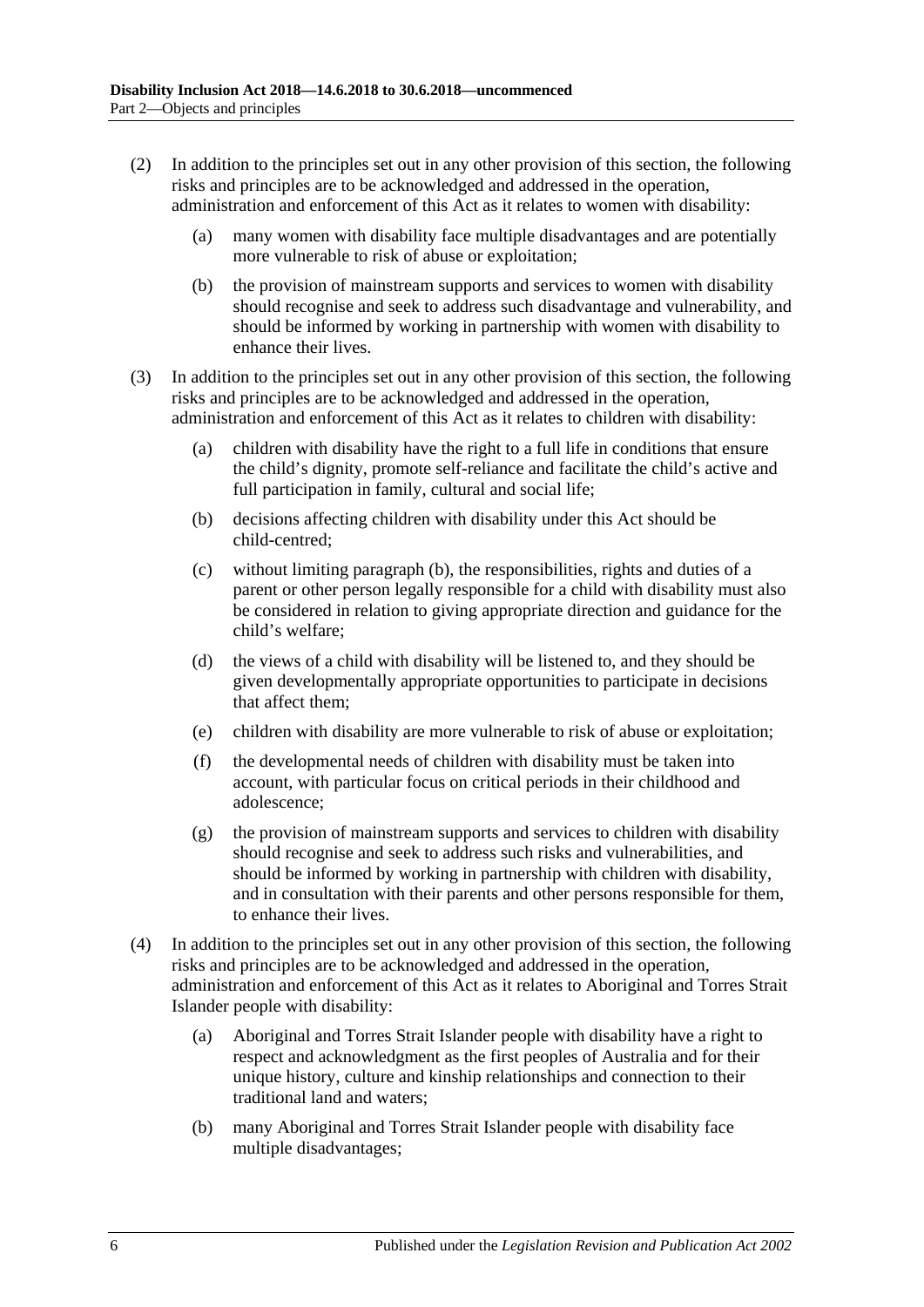- (c) the provision of mainstream supports and services to Aboriginal and Torres Strait Islander people with disability should recognise and seek to address such disadvantage, and should be informed by working in partnership with Aboriginal and Torres Strait Islander people with disability to enhance their lives.
- (5) In addition to the principles set out in any other provision of this section, the following risks and principles are to be acknowledged and addressed in the operation, administration and enforcement of this Act as it relates to people with disability from culturally and linguistically diverse backgrounds:
	- (a) cultural, language and other differences create barriers to providing supports and services to people with disability from culturally and linguistically diverse backgrounds;
	- (b) the provision of mainstream supports and services to people with disability from culturally and linguistically diverse backgrounds should recognise and seek to address those barriers, and should be informed by working in partnership with people with disability from culturally and linguistically diverse backgrounds, and in consultation with their communities, to enhance their lives.
- (6) Each person or body engaged in the administration, operation or enforcement of this Act must exercise their powers and perform their functions so as to give effect to the principles set out in this section.

## <span id="page-6-0"></span>**Part 3—Administration**

## <span id="page-6-1"></span>**10—Functions of Chief Executive**

- (1) The functions of the Chief Executive under this Act include—
	- (a) preparing and publishing guidelines for the purposes of this Act; and
	- (b) preparing such reports as may be required under this Act or by the Minister; and
	- (c) monitoring the extent to which the objects and principles of this Act are being achieved; and
	- (d) monitoring the extent to which the State Disability Inclusion Plan and the disability access and inclusion plans have been, or are being, implemented; and
	- (e) monitoring the compliance of State authorities with the requirements under [Part](#page-9-1) 5; and
	- (f) making recommendations to the Minister in relation to the compliance of State authorities with the requirements under [Part](#page-9-1) 5; and
	- (g) advising the Minister on any matters related to the operation, administration and enforcement of this Act; and
	- (h) such other functions as may be assigned to the Chief Executive under this or any other Act or by the Minister.
- (2) The Chief Executive has such powers as may be necessary or expedient for the performance of the Chief Executive's functions.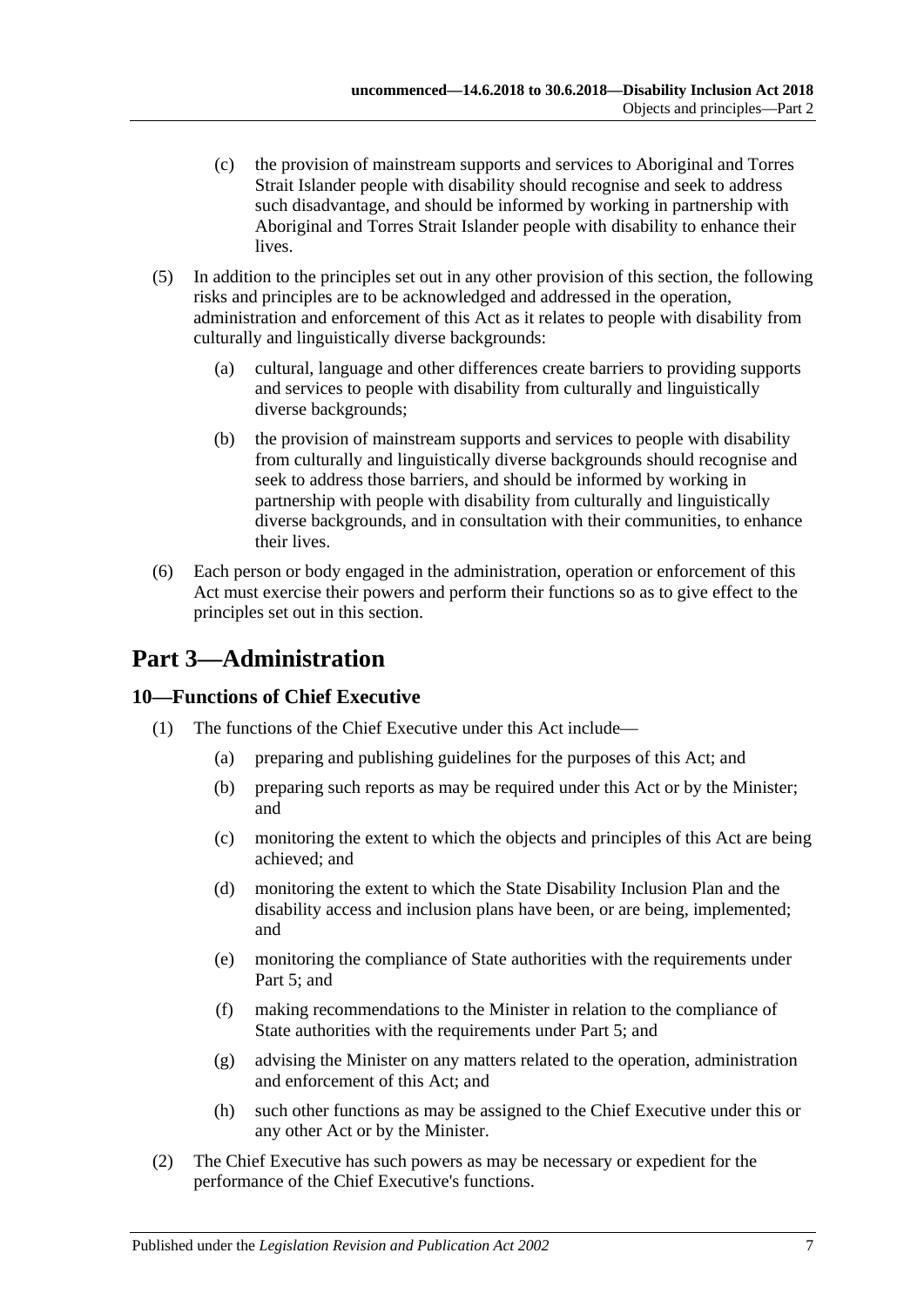#### <span id="page-7-0"></span>**11—Powers of delegation**

- (1) The Minister or Chief Executive may delegate a function or power (other than a prescribed function or power) under this Act to a specified person or body (including a person for the time being holding or acting in a specified office or position).
- (2) A delegation under this section—
	- (a) must be by instrument in writing; and
	- (b) may be absolute or conditional; and
	- (c) does not derogate from the ability of the Minister or Chief Executive (as the case requires) to act in any matter; and
	- (d) is revocable at will.
- (3) A function or power delegated under this section may, if the instrument of delegation so provides, be further delegated.

## <span id="page-7-1"></span>**12—Guidelines**

- <span id="page-7-4"></span>(1) The Minister may—
	- (a) publish guidelines in relation to the preparation and contents of disability access and inclusion plans; and
	- (b) publish such other guidelines as the Minister thinks appropriate for the purposes of this Act.
- (2) The Minister may vary, substitute or revoke guidelines under this section.
- (3) The Minister must cause guidelines under this section to be published on a website determined by the Minister.

## <span id="page-7-2"></span>**Part 4—State Disability Inclusion Plan**

## <span id="page-7-3"></span>**13—State Disability Inclusion Plan**

- (1) There is to be a *State Disability Inclusion Plan*.
- (2) The State Disability Inclusion Plan is to be prepared by the Minister in accordance with this section.
- (3) The State Disability Inclusion Plan—
	- (a) must set out whole-of-government policies and measures for achieving the objects of this Act throughout the State (and, in particular, measures that further the goal of achieving full inclusion in the community, and the achievement of their full potential as equal citizens, of people with disability); and
	- (b) must provide for collaboration and coordination among State authorities and other entities in relation to the provision of mainstream supports and services to people with disability; and
	- (c) must contain such other provisions as may be required by the regulations.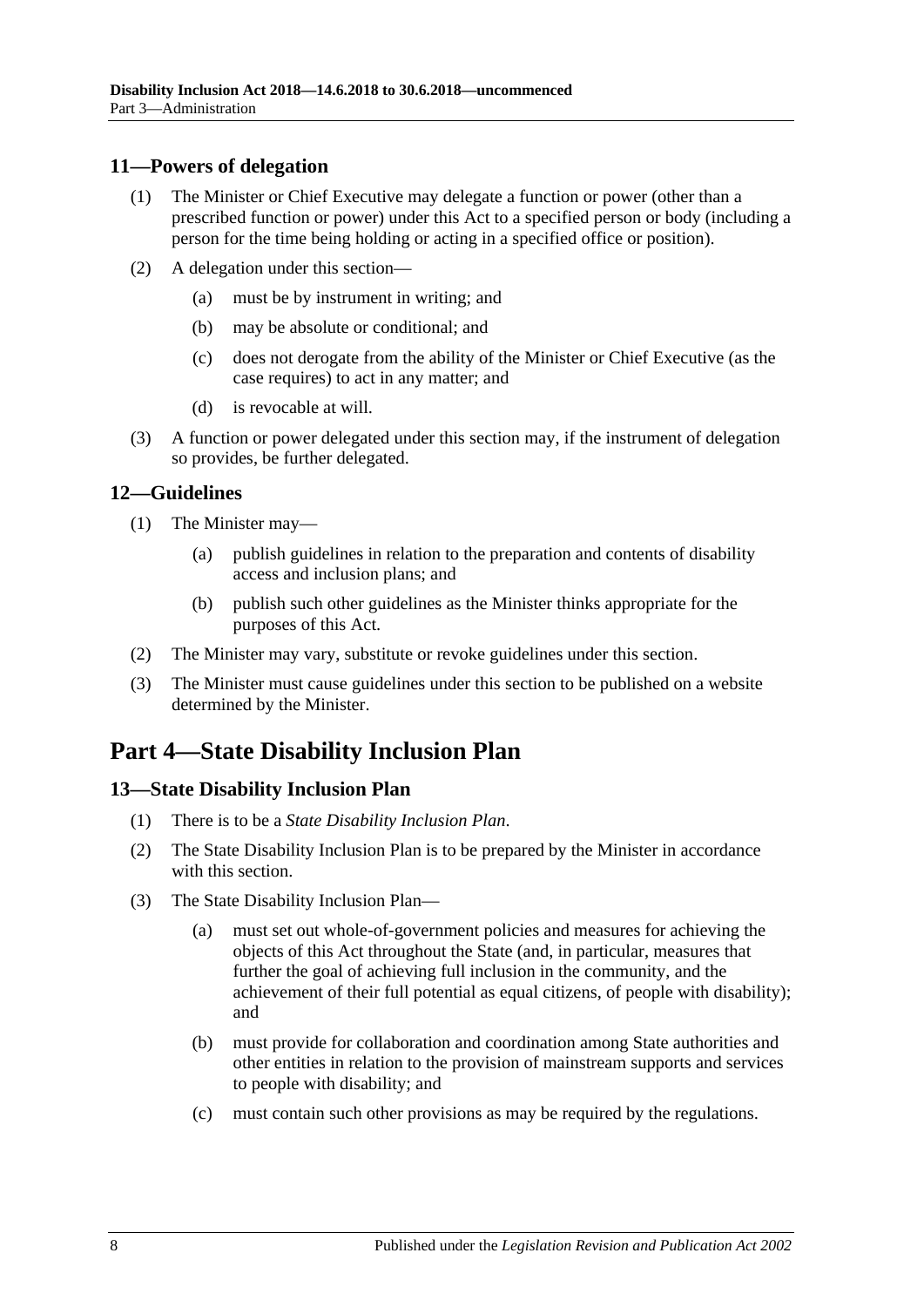- (4) In preparing the State Disability Inclusion Plan, the Minister—
	- (a) must, in accordance with any requirements set out in the regulations, consult with people with disability and persons or bodies representing the interests of people with disability (and may consult with any other persons or bodies that the Minister thinks fit); and
	- (b) must call for submissions from members of the public in accordance with a scheme set out in the regulations (and must have regard to the submissions made in response to the call); and
	- (c) must comply with any other requirements prescribed by the regulations.
- (5) The Minister may vary the State Disability Inclusion Plan at any time in accordance with any requirements set out in the regulations for the purposes of this subsection.
- (6) The Minister must cause the State Disability Inclusion Plan, and any variation of the plan, to be published in the Gazette.
- (7) The State Disability Inclusion Plan, and any variation of the plan, has effect from the day on which it is published in the Gazette.
- (8) The Minister must, within 6 sitting days after the State Disability Inclusion Plan or any variation is published in the Gazette, cause a copy of the State Disability Inclusion Plan, or the plan as varied, (as the case requires) to be laid before both Houses of Parliament.
- (9) The Minister must publish the State Disability Inclusion Plan, and any variation of the plan, on a website determined by the Minister.
- (10) However, a failure to comply with a provision of this section does not affect the validity of the State Disability Inclusion Plan.
- (11) Each prescribed person or body must, in carrying out its functions or exercising its powers, have regard to, and seek to give effect to, the State Disability Inclusion Plan (however, a prescribed person or body will be taken not to be in breach of this subsection if the State authority is acting in accordance with a requirement under this or any other Act or law).
- (12) In this section—

*prescribed person or body* means—

- (a) each State authority; and
- (b) each public sector agency (within the meaning of the *[Public Sector Act](http://www.legislation.sa.gov.au/index.aspx?action=legref&type=act&legtitle=Public%20Sector%20Act%202009) 2009*); and
- (c) any other person or body, or person or body of a class, prescribed by the regulations for the purposes of this paragraph.

#### <span id="page-8-1"></span><span id="page-8-0"></span>**14—Annual report on operation of State Disability Inclusion Plan**

- (1) The Chief Executive must, on or before 31 December in each year, report to the Minister on the operation of the State Disability Inclusion Plan during the preceding financial year.
- (2) The Minister must, within 6 sitting days after receiving a report from the Chief Executive, have copies of the report laid before both Houses of Parliament.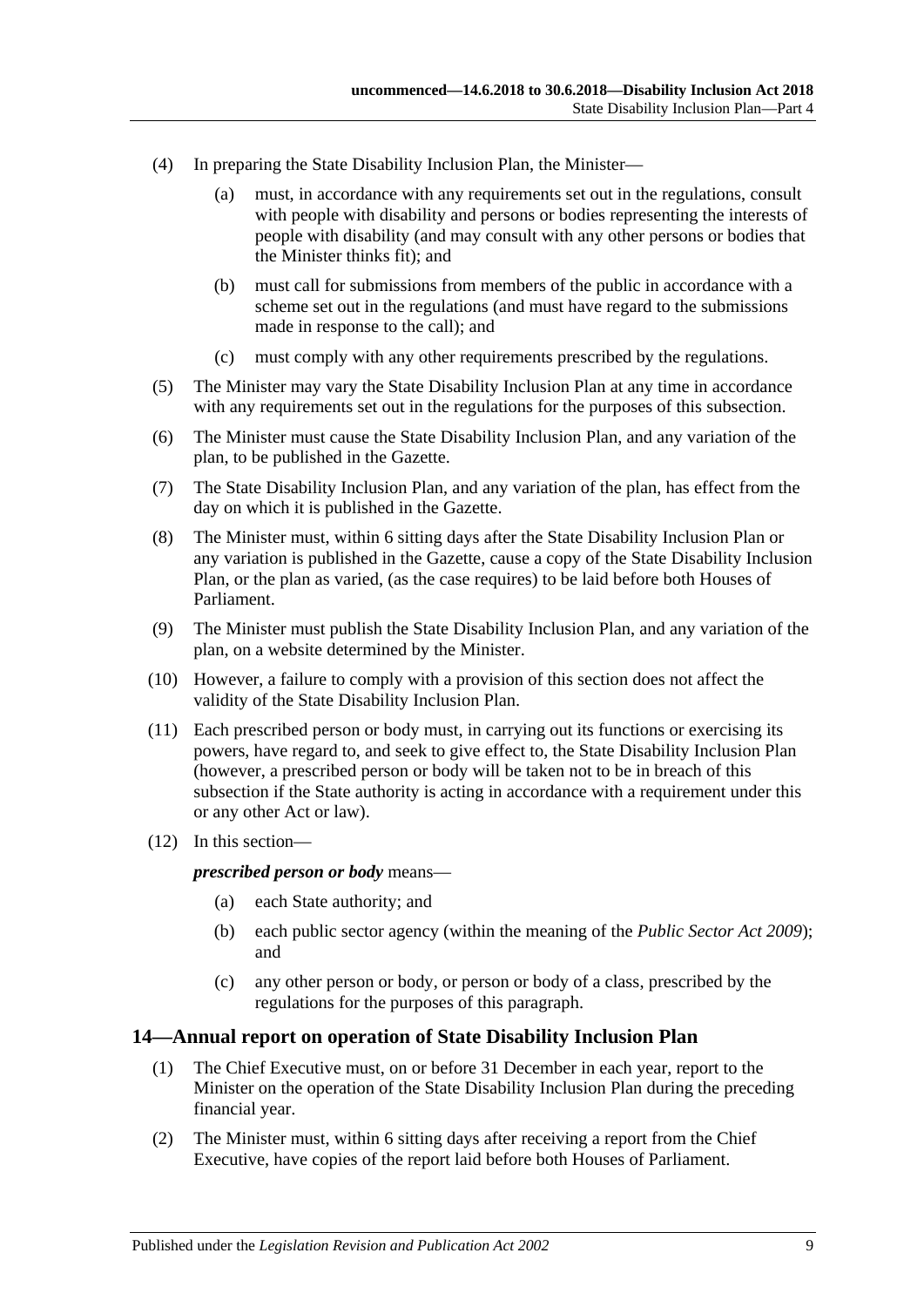### <span id="page-9-3"></span><span id="page-9-0"></span>**15—Review of State Disability Inclusion Plan**

- (1) The Minister must cause a review of the State Disability Inclusion Plan to be undertaken at least once in each 4 year period, and a report on the review to be prepared and submitted to the Minister.
- (2) The Minister must cause a copy of the report submitted under [subsection](#page-9-3) (1) to be laid before both Houses of Parliament within 6 sitting days after receiving the report.

## <span id="page-9-1"></span>**Part 5—Disability access and inclusion plans**

#### <span id="page-9-2"></span>**16—Disability access and inclusion plans**

- (1) There is to be a *disability access and inclusion plan* for each State authority.
- (2) A disability access and inclusion plan is to be prepared by the relevant State authority in accordance with this section.
- (3) A disability access and inclusion plan—
	- (a) must set out the measures that the State authority intends to put in place to ensure that people with disability can access the mainstream supports and services provided by or on behalf of the State authority; and
	- (b) must explain how the State authority proposes to give effect to the objects and principles set out in [Part](#page-3-3) 2; and
	- (c) must explain how the State authority proposes to give effect to the State Disability Inclusion Plan; and
	- (d) must include strategies to support people with disability in the following areas:
		- (i) access to built environs, events and facilities;
		- (ii) access to information and communications;
		- (iii) addressing the specific needs of people with disability in its programs and services;
		- (iv) employment; and
	- (e) must contain such other provisions as may be required by the guidelines published under section  $12(1)(a)$  or the regulations.
- (4) Subject to this section, in preparing a disability access and inclusion plan, a State authority—
	- (a) must comply with the guidelines published under section  $12(1)(a)$ ; and
	- (b) must, in accordance with any requirements set out in the regulations, consult with people with disability and persons or bodies representing the interests of people with disability (and may consult with any other persons or bodies that the State authority thinks fit); and
	- (c) must call for submissions from members of the public in accordance with the scheme set out in the regulations (and must have regard to the submissions made in response to the call); and
	- (d) must comply with any other requirements prescribed by the regulations.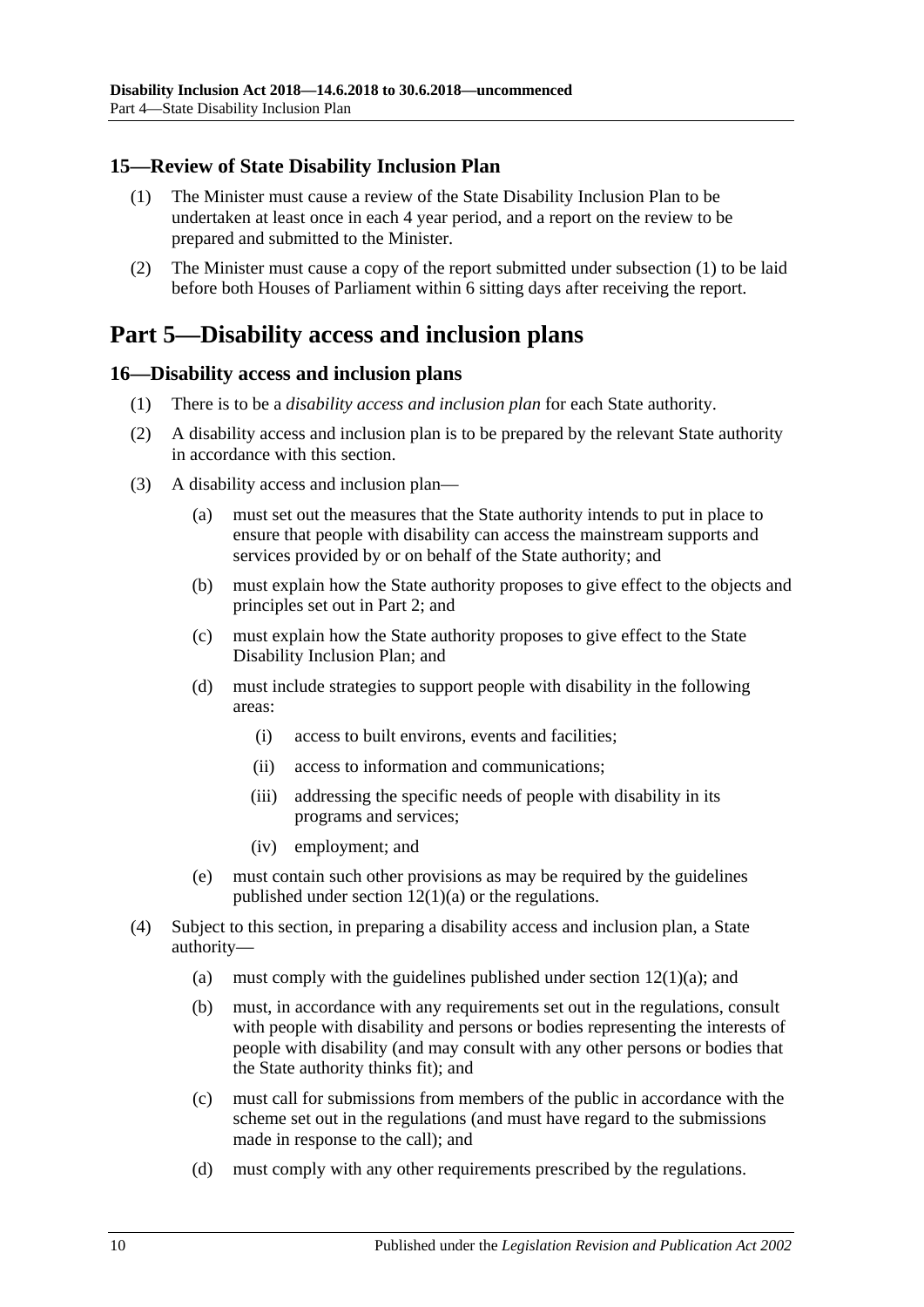- (5) Despite a preceding subsection, a local council may, with the approval of the Minister and in accordance with any requirements set out in the regulations, prepare a single disability access and inclusion plan to be the disability access and inclusion plan for—
	- (a) that local council; and
	- (b) 1 or more specified local councils,

(and the plan will, for the purposes of this Act, be taken to be the disability access and inclusion plan for each such council).

- (6) A State authority may vary its disability access and inclusion plan at any time in accordance with any requirements prescribed by the regulations.
- (7) A State authority must publish (in a format that is accessible to people with disability) its disability access and inclusion plan, and any variation of the plan, on a website determined by the State authority.

#### <span id="page-10-4"></span><span id="page-10-0"></span>**17—Annual report on operation of disability access and inclusion plan**

- (1) Each State authority must, on or before 31 October in each year, report to the Chief Executive on the operation of its disability access and inclusion plan during the preceding financial year (including a summary of the extent to which the disability access and inclusion plan has been implemented by the State authority).
- <span id="page-10-5"></span>(2) The Chief Executive must, on or before 31 December in each year, provide to the Minister a report summarising the reports received under [subsection](#page-10-4) (1) in respect of the preceding financial year.
- (3) A report under [subsection](#page-10-5) (2) may be combined with a report under [section](#page-8-1) 14(1).
- (4) The Minister must, within 6 sitting days after receiving a report from the Chief Executive under [subsection](#page-10-5) (2), have copies of the report laid before both Houses of Parliament (and, if the report is combined with a report under [section](#page-8-1) 14(1), then the requirement of this subsection will be satisfied on the report being laid before Houses of Parliament in accordance with that section).

#### <span id="page-10-6"></span><span id="page-10-1"></span>**18—Review of disability access and inclusion plans**

- (1) A State authority must cause a review of its disability access and inclusion plan to be undertaken at least once in each 4 year period, and a report on the review to be prepared and submitted to the State authority.
- (2) The State authority must cause a copy of the report submitted under [subsection](#page-10-6) (1) to be provided to the Minister as soon as is reasonably practicable after receiving the report.

## <span id="page-10-2"></span>**Part 6—Screening of persons working with people with disability**

#### <span id="page-10-3"></span>**19—Interpretation**

(1) In this Part—

*excluded person* means a person, or a person of a class, declared by the regulations to be an excluded person for the purposes of this definition;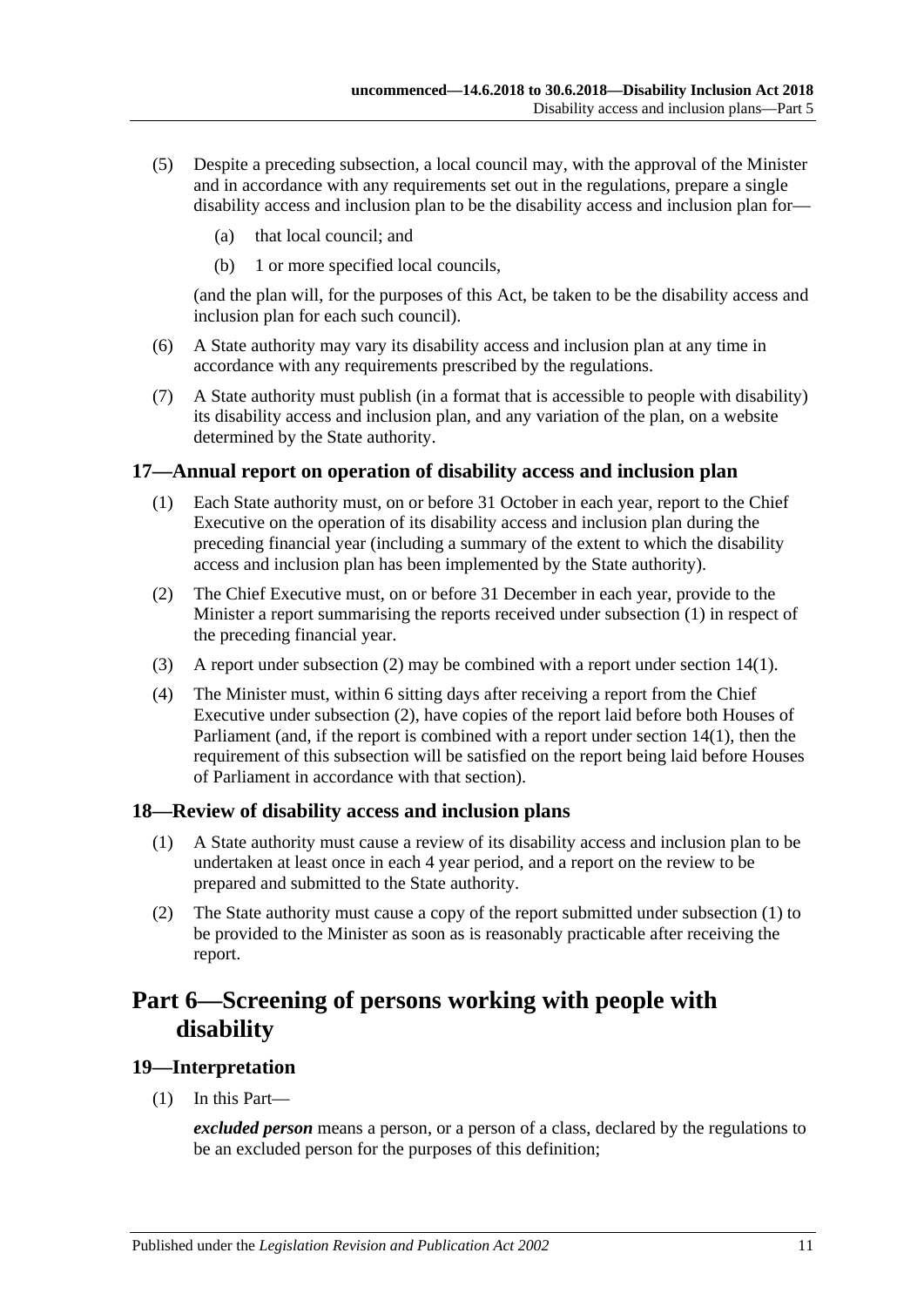*prescribed offence* means an offence, or offence of a class, prescribed by the regulations for the purposes of this Part;

*prescribed position* means—

- (a) a position in which a person works, or is likely to work, with people with disability; or
- (b) any other position, or a position of a class, prescribed by the regulations for the purposes of this definition;

*prohibition notice* means a notice prohibiting a specified person from working with people with disability issued to a person in accordance with the regulations;

```
screening check—see section 23(1).
```
- (2) For the purposes of this Part, a reference to a person being *employed* will be taken to include a reference to a person who—
	- (a) is a self-employed person; or
	- (b) carries out work under a contract for services; or
	- (c) carries out work as a minister of religion or as part of the duties of a religious or spiritual vocation; or
	- (d) undertakes practical training as part of an educational or vocational course; or
	- (e) carries out work as a volunteer; or
	- (f) performs unpaid community work in accordance with an order of a court,

and a reference to an *employer*, *employee* or *employment* is to be construed accordingly.

#### <span id="page-11-2"></span><span id="page-11-0"></span>**20—Working with people with disability**

For the purposes of this Act, a person *works with people with disability* if the person—

- (a) in the course of their employment provides a service, or undertakes an activity, of a kind prescribed by the regulations for the purposes of this section; or
- (b) carries on a business in the course of which an employee provides a service, or undertakes an activity, of a kind referred to in [paragraph](#page-11-2) (a) (whether or not the person themself provides such a service, or undertakes such an activity).

#### <span id="page-11-4"></span><span id="page-11-1"></span>**21—Certain persons prohibited from working with people with disability**

- <span id="page-11-3"></span>(1) The following persons (*prohibited persons*) are prohibited from working with people with disability:
	- (a) a person to whom a prohibition notice has been issued;
	- (b) a person who, under a law of the Commonwealth, or of another State or Territory, is prohibited from working with people with disability (however described);
	- (c) a person who has been found guilty of a prescribed offence committed as an adult.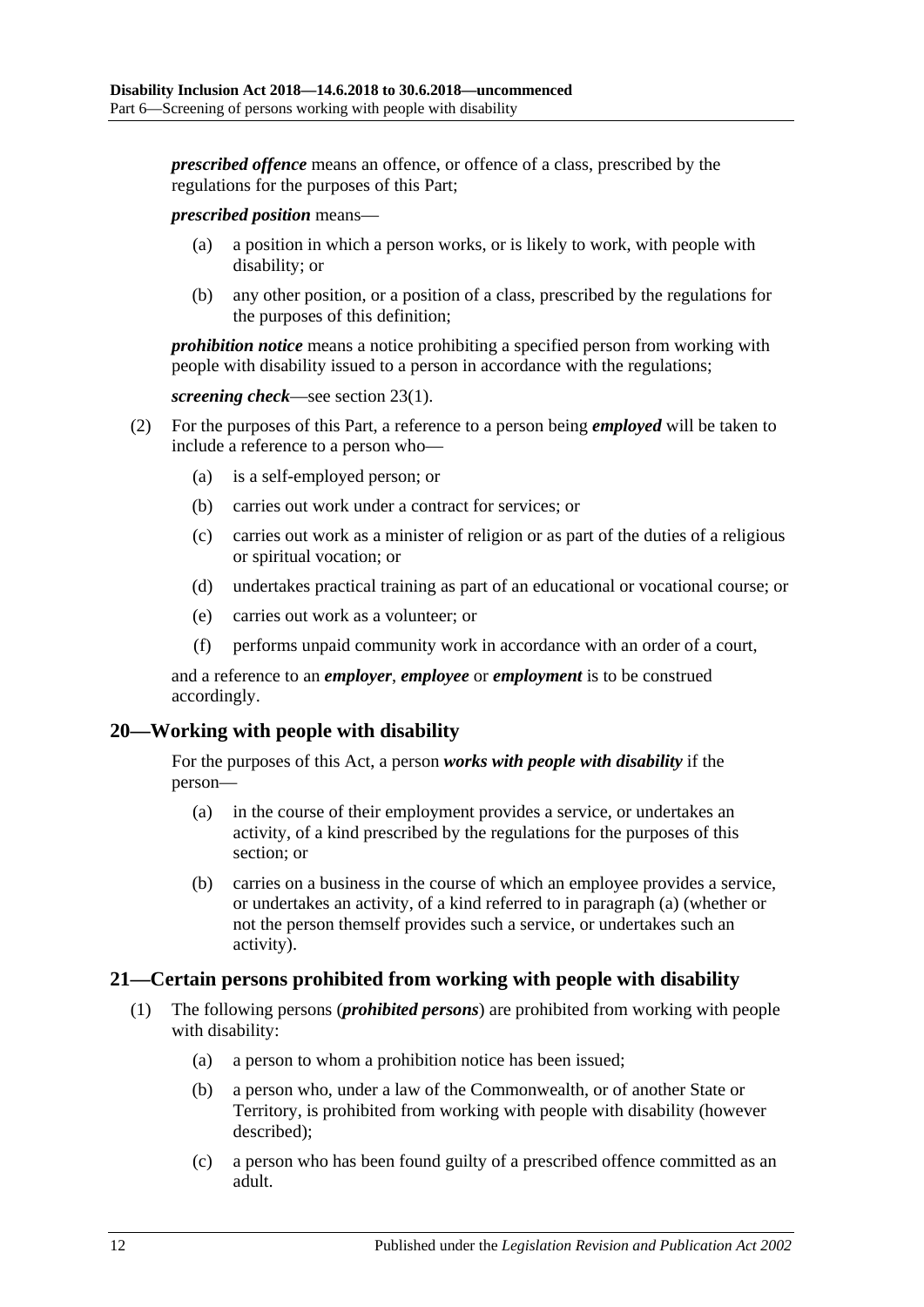- (2) [Subsection](#page-11-3)  $(1)(c)$  applies in relation to a prescribed offence—
	- (a) whether the offence was committed before or after the commencement of this section; and
	- (b) whether the finding of guilt was made before or after the commencement of this section.
- (3) A person who works with a person with disability in contravention of [subsection](#page-11-4) (1) is guilty of an offence.

Maximum penalty: \$50 000 or imprisonment for 1 year.

(4) An employer who employs, or continues to employ, a prohibited person in a prescribed position is guilty of an offence.

Maximum penalty:

- (a) in the case of a natural person—\$50 000 or imprisonment for 1 year; or
- (b) in the case of a body corporate—\$120 000.

#### <span id="page-12-0"></span>**22—Working with people with disability without current screening check prohibited**

<span id="page-12-3"></span>(1) Subject to this section, a person must not work with people with disability unless a screening check has been conducted in relation to the person within the preceding 5 years.

Maximum penalty:

- (a) for a first or second offence—\$20 000;
- (b) for a third or subsequent offence—\$50 000 or imprisonment for 1 year.
- (2) [Subsection](#page-12-3) (1) does not apply to an excluded person.

#### <span id="page-12-2"></span><span id="page-12-1"></span>**23—Regulations to set out scheme for screening checks**

- (1) The Governor may, by regulation, establish a scheme for the screening of persons working with, or who are to work with, people with disability (a *screening check*).
- (2) Without limiting the matters that may be the subject of regulations under this section, the regulations may make provisions—
	- (a) requiring that screening checks be undertaken by a specified person or body;
	- (b) exempting a specified person, or specified class of persons, from the operation of [section](#page-12-3) 22(1) in specified circumstances (including, to avoid doubt, where an application for a screening check is not processed within a specified period);
	- (c) prescribing information, or classes of information, that may or must, or must not, be assessed in the course of a screening check;
	- (d) recognising working with children checks under the *[Child Safety \(Prohibited](http://www.legislation.sa.gov.au/index.aspx?action=legref&type=act&legtitle=Child%20Safety%20(Prohibited%20Persons)%20Act%202016)  [Persons\) Act](http://www.legislation.sa.gov.au/index.aspx?action=legref&type=act&legtitle=Child%20Safety%20(Prohibited%20Persons)%20Act%202016) 2016*, or other assessments of a person's criminal or other history under any other Act, as a screening check for the purposes of this Part;
	- (e) providing for, or limiting, procedural fairness to be afforded in the conduct of screening checks;
	- (f) imposing requirements in relation to the confidentiality of information;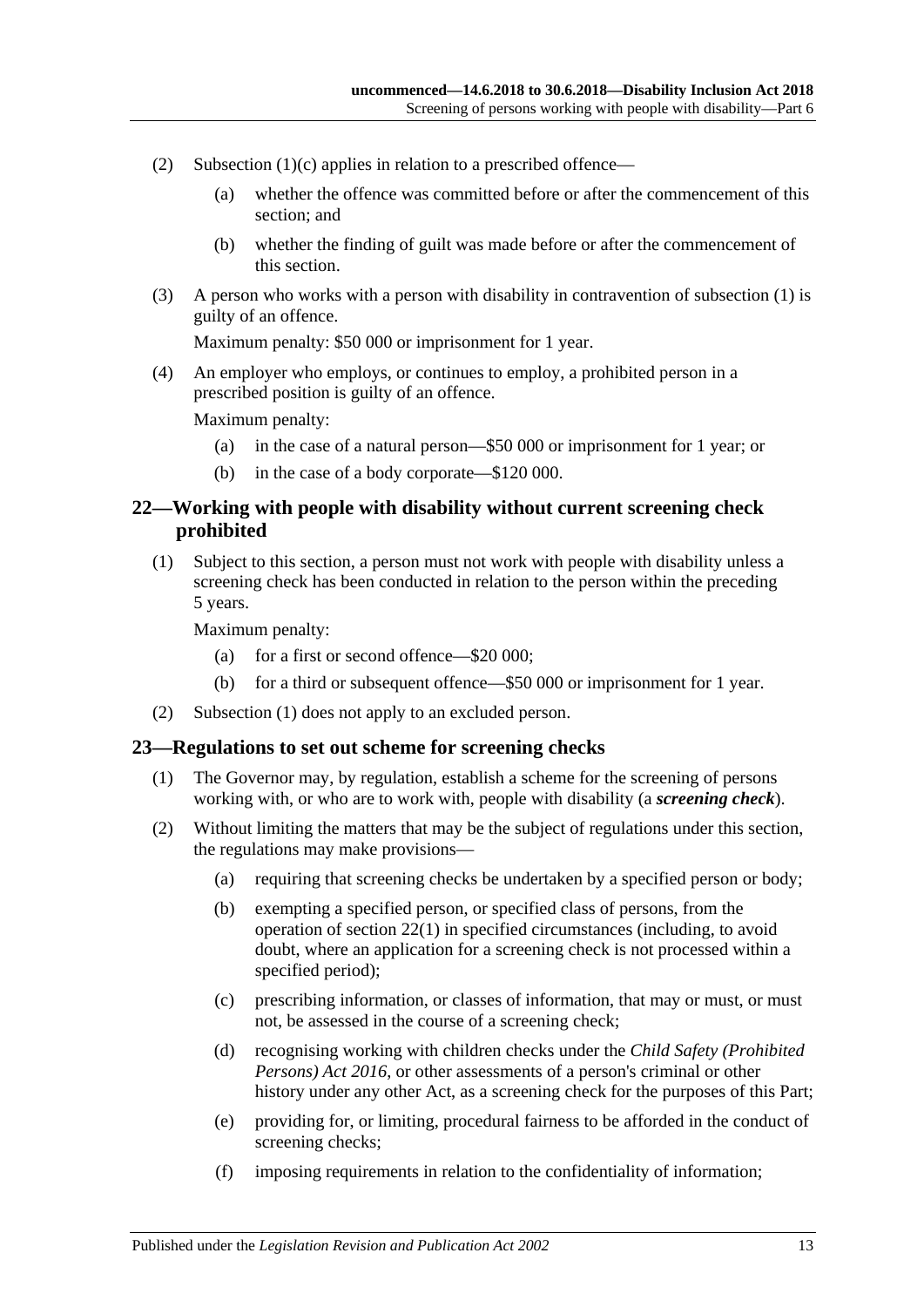- (g) imposing requirements in respect of the keeping of records;
- (h) providing for reviews of, or appeals against, decisions made in the course of a screening check;
- (i) of an evidentiary nature relating to the operation of this Part.
- (3) Without limiting a preceding subsection, the regulations may make such provisions as may be necessary or appropriate to make the screening check scheme under this Part consistent with the working with children check scheme under the *[Child Safety](http://www.legislation.sa.gov.au/index.aspx?action=legref&type=act&legtitle=Child%20Safety%20(Prohibited%20Persons)%20Act%202016)  [\(Prohibited Persons\) Act](http://www.legislation.sa.gov.au/index.aspx?action=legref&type=act&legtitle=Child%20Safety%20(Prohibited%20Persons)%20Act%202016) 2016*.

## <span id="page-13-0"></span>**Part 7—Community Visitor Scheme**

#### <span id="page-13-1"></span>**24—Community Visitor Scheme**

- (1) The Governor may, by regulation, establish a scheme for a community visitor or visitors.
- (2) Without limiting the matters that may be the subject of regulations under this section, the regulations may make provisions—
	- (a) relating to the appointment and removal of community visitors;
	- (b) conferring functions and powers on community visitors;
	- (c) providing for the delegation of the functions and powers of community visitors;
	- (d) requiring reports to be provided to the Minister on the operation of the community visitor scheme during a specified period, and requiring such reports to be laid before Parliament.

## <span id="page-13-2"></span>**Part 8—National Disability Insurance Scheme**

#### <span id="page-13-3"></span>**25—Regulations for the purpose of implementing etc the National Disability Insurance Scheme**

- (1) The Governor may make regulations providing for, or relating to, the transition to the National Disability Insurance Scheme.
- (2) Without limiting the matters that may be the subject of regulations under this section, the regulations may make provisions—
	- (a) providing for the exchange of records or information for the purposes of the NDIS;
	- (b) of a saving or transitional nature consequent on the enactment of the *National Disability Insurance Scheme Act 2013* of the Commonwealth, on the amendment of that Act or on the making of regulations under that Act.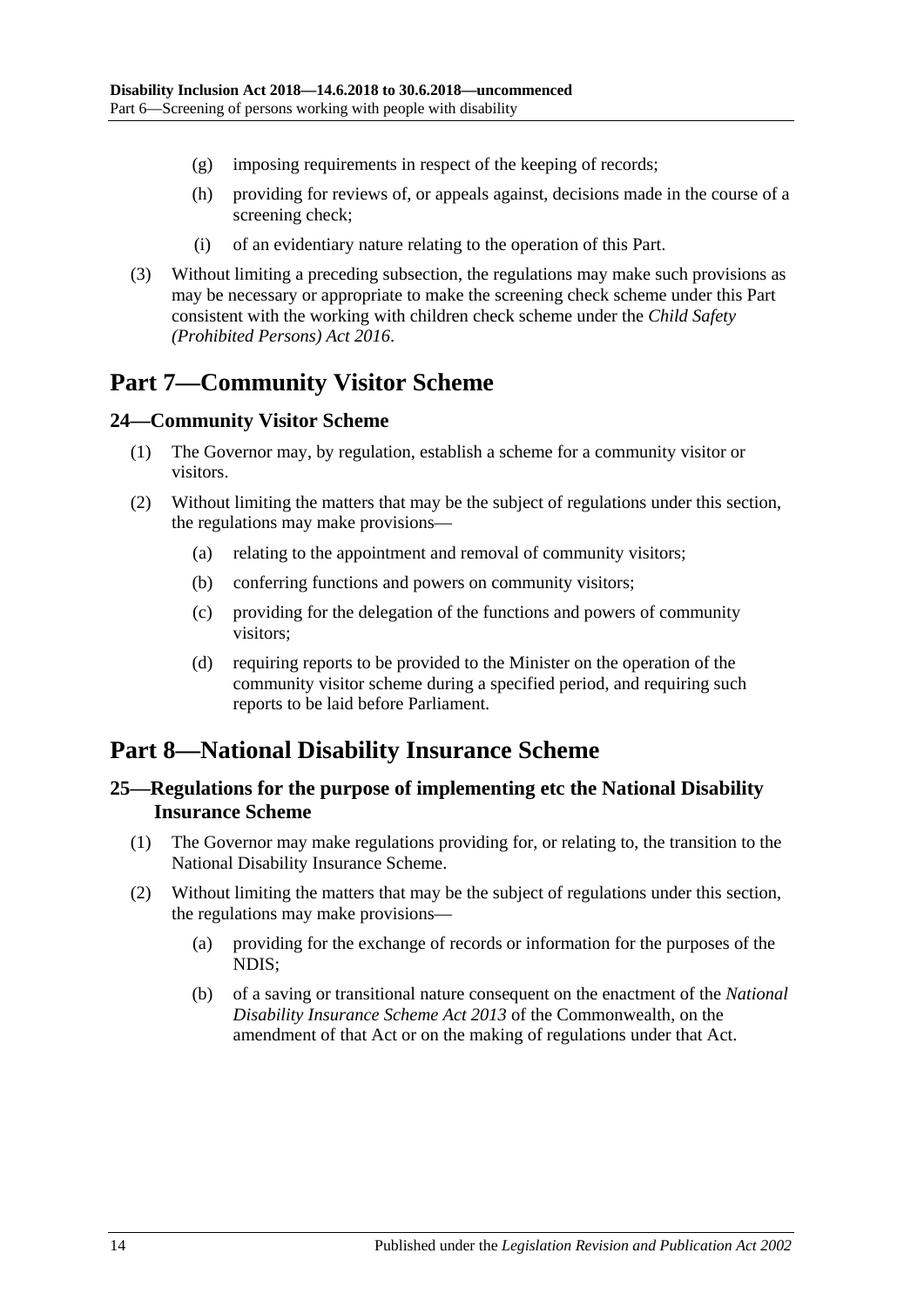## <span id="page-14-0"></span>**Part 9—Information gathering and sharing**

### <span id="page-14-3"></span><span id="page-14-1"></span>**26—Chief Executive may require State authority to provide report**

- (1) The Chief Executive may, if the Chief Executive is of the opinion that it is necessary or would otherwise assist in the performance of functions under this Act, require a State authority to prepare and provide a report to the Chief Executive in relation to the matters, and in accordance with any requirements, specified in the notice.
- <span id="page-14-4"></span>(2) If a State authority refuses or fails to comply with a requirement under [subsection](#page-14-3) (1), the Chief Executive may require the State authority to provide to the Chief Executive within a specified period a report setting out the reasons for noncompliance.
- <span id="page-14-5"></span>(3) The Chief Executive may, on receiving a report under [subsection](#page-14-4) (2), submit a copy of the report to the Minister setting out the views of the Chief Executive in respect of the State authority's noncompliance.
- <span id="page-14-6"></span>(4) The Minister must, on receiving a report under [subsection](#page-14-5) (3), prepare a report to Parliament setting out—
	- (a) the Minister's response to the Chief Executive's report; and
	- (b) any other information required by the regulations.
- (5) The Minister must, within 6 sitting days after completing a report under [subsection](#page-14-6) (4), cause a copy of both the report and the Chief Executive's report under [subsection](#page-14-5) (3) to be laid before both Houses of Parliament.

#### <span id="page-14-2"></span>**27—Sharing of information between certain persons and bodies**

- (1) This section applies to the following persons and bodies:
	- (a) a State authority;
	- (b) a community visitor;
	- (c) any other person or body prescribed by the regulations.
- (2) Despite any other Act or law, a person or body to whom this section applies (the *provider*) may, in accordance with any requirement set out in the regulations, provide prescribed information and documents to another person or body to whom this section applies (the *recipient*) if the provider reasonably believes that the provision of the information or documents would assist the recipient—
	- (a) to perform functions relating to people with disability; or
	- (b) to manage any risk to a person with disability, or class of people with disability, that might arise in the recipient's capacity as an employer or provider of services.
- <span id="page-14-7"></span>(3) Subject to this section, but despite any other Act or law, information or documents that do not directly or indirectly disclose the identity of any person may be provided by one person or body to whom this section applies to another without restriction.
- (4) [Subsection](#page-14-7) (3) applies—
	- (a) whether or not the information or documents consist of or include prescribed information and documents; and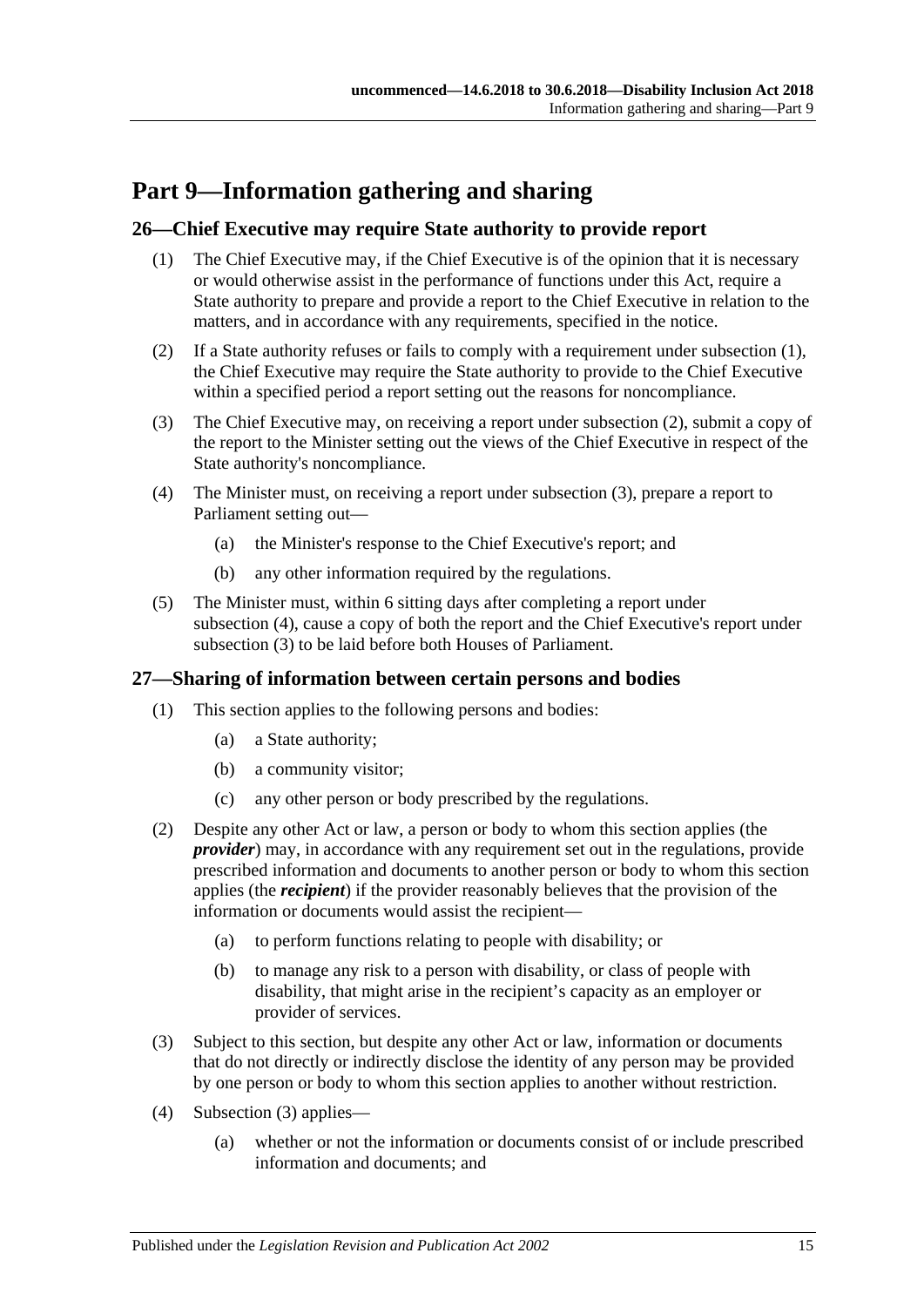- (b) whether or not the information or document ever disclosed the identity of a person, or has been redacted so as to de-identify it.
- (5) Information may be provided under this section whether or not the provider has been requested to provide the information.
- (6) Despite [section](#page-15-2) 29, the recipient of information or documents under this section must not disclose information or documents received under this section except—
	- (a) to another person or body to whom this section applies; or
	- (b) as may be authorised by the regulations.
- (7) In this section—

#### *prescribed information and documents* means—

- (a) information or documents relating to the health, safety, welfare or wellbeing of a particular person with disability, or class of people with disability; or
- (b) any other information or document of a kind prescribed by the regulations for the purposes of this definition.

#### <span id="page-15-0"></span>**28—Interaction with** *Public Sector (Data Sharing) Act 2016*

Nothing in this Part affects the operation of the *[Public Sector \(Data Sharing\)](http://www.legislation.sa.gov.au/index.aspx?action=legref&type=act&legtitle=Public%20Sector%20(Data%20Sharing)%20Act%202016) Act [2016](http://www.legislation.sa.gov.au/index.aspx?action=legref&type=act&legtitle=Public%20Sector%20(Data%20Sharing)%20Act%202016)*.

## <span id="page-15-1"></span>**Part 10—Miscellaneous**

#### <span id="page-15-3"></span><span id="page-15-2"></span>**29—Confidentiality**

- (1) Subject to this Act, a person engaged or formerly engaged in the administration, operation or enforcement of this Act must not disclose personal information obtained (whether by that person or otherwise) in the course of performing functions or exercising powers under this Act except—
	- (a) as required or authorised by or under this Act or any other Act or law; or
	- (b) with the consent of the person to whom the information relates; or
	- (c) in connection with the administration or enforcement of this or any other Act; or
	- (d) for the purposes of referring the matter to a law enforcement agency, or a person or agency exercising official duties under an Act relating to the care or protection of people with disability; or
	- (e) to an agency or instrumentality of this State, the Commonwealth or another State or a Territory of the Commonwealth for the purposes of the proper performance of its functions; or
	- (f) if the disclosure is reasonably necessary for the protection of the lawful interests of that person.

Maximum penalty: \$10 000.

(2) [Subsection](#page-15-3) (1) does not prevent disclosure of statistical or other data that could not reasonably be expected to lead to the identification of any person to whom it relates.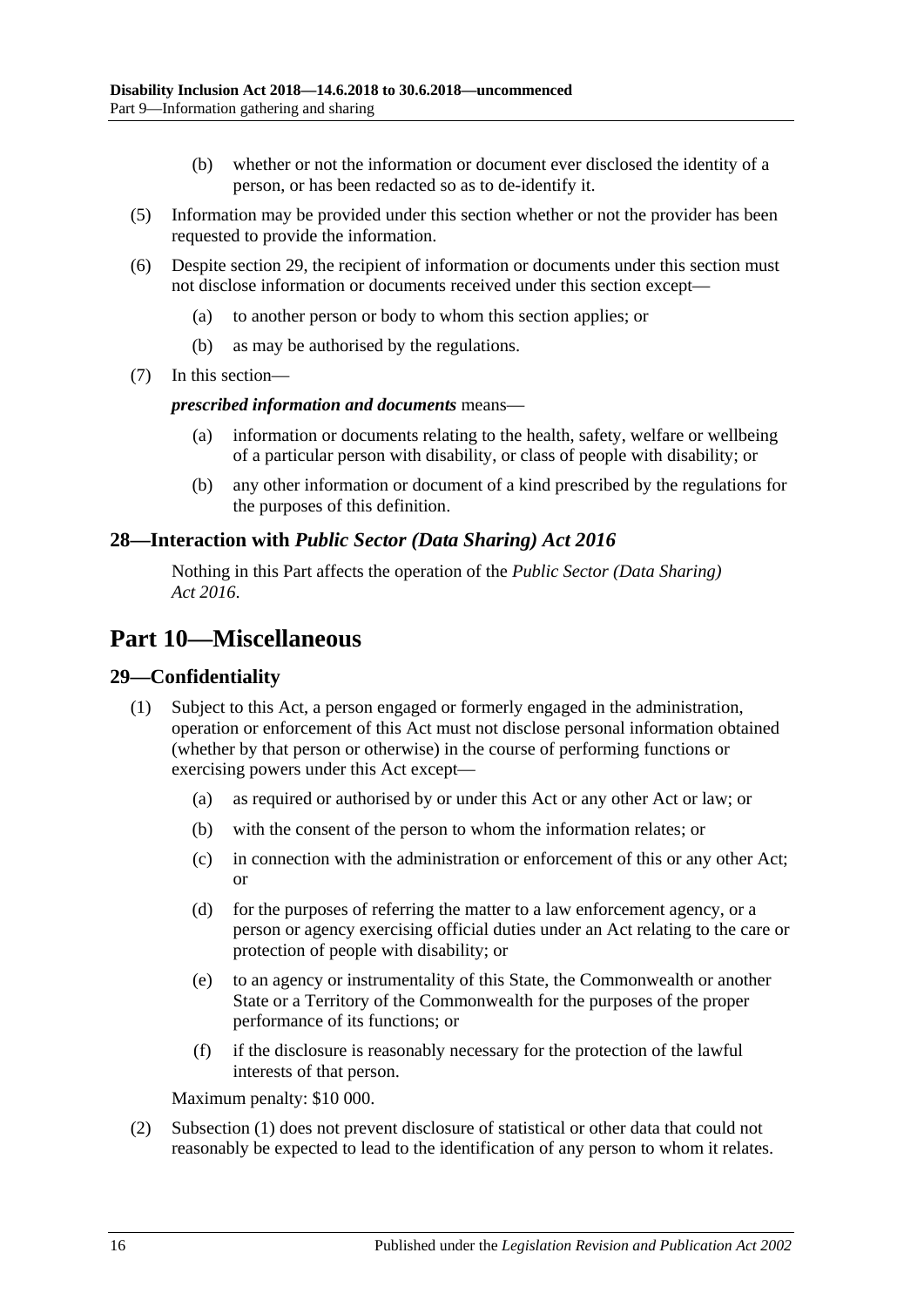- (3) Information that has been disclosed under [subsection](#page-15-3) (1) for a particular purpose must not be used for any other purpose by—
	- (a) the person to whom the information was disclosed; or
	- (b) any other person who gains access to the information (whether properly or improperly and whether directly or indirectly) as a result of that disclosure.

Maximum penalty: \$10 000.

(4) The regulations may make further provision in respect of the disclosure of information obtained in the course of the administration of this Act.

#### <span id="page-16-0"></span>**30—Victimisation**

- (1) A person who causes detriment to another on the ground, or substantially on the ground, that the other person or a third person has provided, or intends to provide, information under this Act commits an act of victimisation.
- (2) However, causing detriment on the ground that a person—
	- (a) has made a false allegation; or
	- (b) has not acted in good faith,

does not constitute an act of victimisation.

- (3) An act of victimisation under this Act may be dealt with—
	- (a) as a tort; or
	- (b) as if it were an act of victimisation under the *[Equal Opportunity Act](http://www.legislation.sa.gov.au/index.aspx?action=legref&type=act&legtitle=Equal%20Opportunity%20Act%201984) 1984*,

but, if the victim commences proceedings in a court seeking a remedy in tort, the victim cannot subsequently lodge a complaint under the *[Equal Opportunity Act](http://www.legislation.sa.gov.au/index.aspx?action=legref&type=act&legtitle=Equal%20Opportunity%20Act%201984) 1984* and, conversely, if the victim lodges a complaint under that Act, the victim cannot subsequently commence proceedings in a court seeking a remedy in tort.

- (4) If a complaint alleging an act of victimisation under this Act has been lodged with the Commissioner for Equal Opportunity and the Commissioner is of the opinion that the subject matter of the complaint has already been adequately dealt with by a competent authority, the Commissioner may decline to act on the complaint or to proceed further with action on the complaint.
- (5) In proceedings against a person seeking a remedy in tort for an act of victimisation committed by an employee or agent of the person, it is a defence to prove that the person exercised all reasonable diligence to ensure that the employee or agent would not commit an act of victimisation.
- <span id="page-16-1"></span>(6) A person who personally commits an act of victimisation under this Act is guilty of an offence.

Maximum penalty: \$10 000.

(7) Proceedings for an offence against [subsection](#page-16-1) (6) may only be commenced by a police officer or a person approved by either the Commissioner of Police or the Director of Public Prosecutions.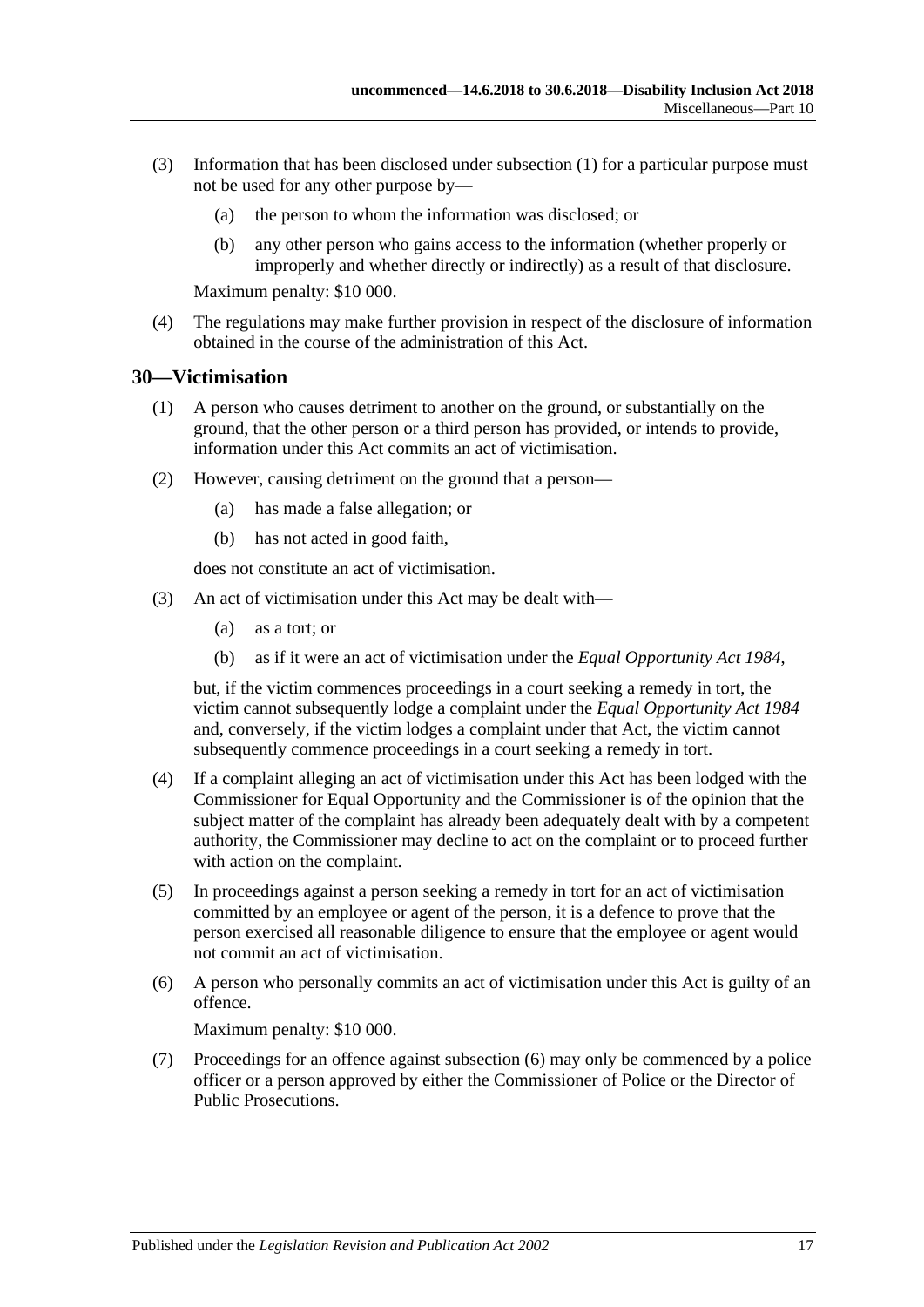(8) In this section—

*detriment* includes—

- (a) injury, damage or loss; or
- (b) intimidation or harassment; or
- (c) discrimination, disadvantage or adverse treatment in relation to a person's employment; or
- (d) threats of reprisal.

#### <span id="page-17-0"></span>**31—Service**

Except where this Act requires otherwise, a notice or other document required or authorised to be given to or served on a person under this Act may—

- (a) be given to the person personally; or
- (b) be left for the person at the person's place of residence or business with someone apparently over the age of 16 years; or
- (c) be posted to the person at the person's last known place of residence or business; or
- (d) be transmitted by fax or email to a fax number or email address provided by the person (in which case the notice or other document will be taken to have been given or served at the time of transmission); or
- (e) if the person is a company or registered body within the meaning of the *Corporations Act 2001* of the Commonwealth, be served in accordance with that Act.

#### <span id="page-17-3"></span><span id="page-17-1"></span>**32—Review of Act**

- (1) The Minister must cause a review of the operation of this Act to be conducted and a report on the review to be prepared and submitted to the Minister.
- (2) The review and the report must be completed after the third, but before the fourth, anniversary of the commencement of this Act.
- (3) The Minister must cause a copy of the report submitted under [subsection](#page-17-3) (1) to be laid before both Houses of Parliament within 6 sitting days after receiving the report.

#### <span id="page-17-4"></span><span id="page-17-2"></span>**33—Regulations**

- (1) The Governor may make such regulations as are contemplated by, or necessary or expedient for the purposes of, this Act.
- (2) Without limiting the generality of [subsection](#page-17-4) (1), the regulations may—
	- (a) exempt a person, or a class of persons, from the operation of a specified provision or provisions of this Act; and
	- (b) fix fees or charges in respect of any matter under this Act and their payment, recovery or waiver; and
	- (c) provide for fines, not exceeding \$10 000, for offences against the regulations; and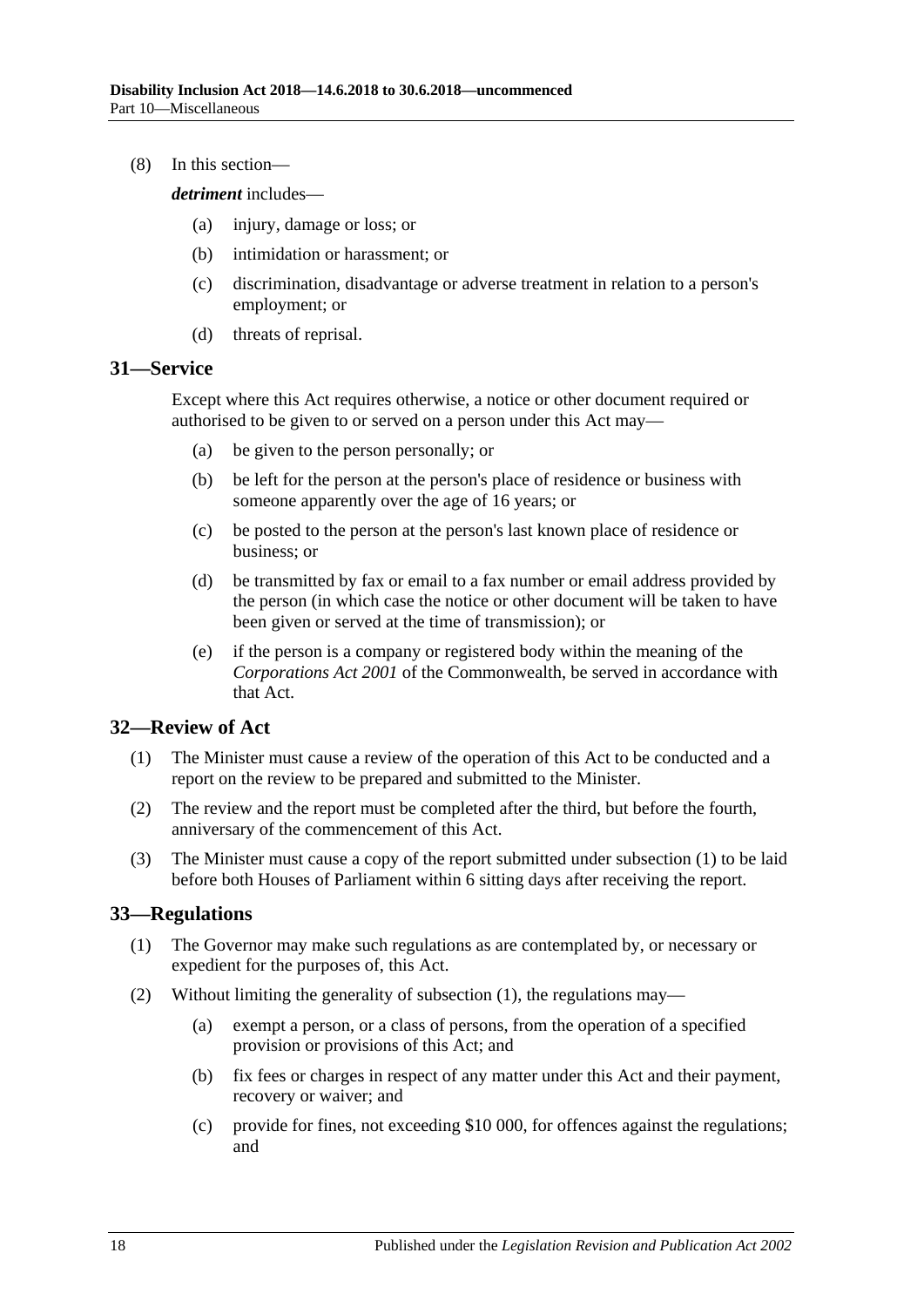- (d) provide for expiation fees, not exceeding \$315, for offences against the regulations; and
- (e) provide for the facilitation of proof of the commission of offences against the regulations.
- (3) The regulations may—
	- (a) be of general or limited application; and
	- (b) make different provision according to the matters or circumstances to which they are expressed to apply; and
	- (c) make provisions of a saving or transitional nature consequent on the enactment of this Act or on the making of regulations under this Act; and
	- (d) provide that a matter or thing in respect of which regulations may be made is to be determined according to the discretion of the Minister or a specified person or body; and
	- (e) apply or incorporate, wholly or partially and with or without modification, a code, standard, policy or other document prepared or published by the Minister or a specified person or body.
- (4) If a code, standard or other document is referred to or incorporated in the regulations—
	- (a) a copy of the code, standard or other document must be kept available for public inspection, without charge and during ordinary office hours, at an office or offices specified in the regulations; and
	- (b) evidence of the contents of the code, standard or other document may be given in any legal proceedings by production of a document apparently certified by the Minister to be a true copy of the code, standard or other document.

## <span id="page-18-0"></span>**Schedule 1—Related amendments, transitional provisions and repeal**

## **Part 1—Preliminary**

#### <span id="page-18-1"></span>**1—Amendment provisions**

In this Schedule, a provision under a heading referring to the amendment of a specified Act amends the Act so specified.

## **Part 2—Amendment of** *Carers Recognition Act 2005*

## <span id="page-18-2"></span>**2—Amendment of section 5—Meaning of carer**

Section 5(1)(a)—delete "*[Disability Services Act](http://www.legislation.sa.gov.au/index.aspx?action=legref&type=act&legtitle=Disability%20Services%20Act%201993) 1993*" and substitute:

*[Disability Inclusion Act](http://www.legislation.sa.gov.au/index.aspx?action=legref&type=act&legtitle=Disability%20Inclusion%20Act%202018) 2018*

## **Part 3—Amendment of** *Disability Services Act 1993*

## <span id="page-18-3"></span>**3—Repeal of sections 5B and 5C**

Sections 5B and 5C—delete sections 5B and 5C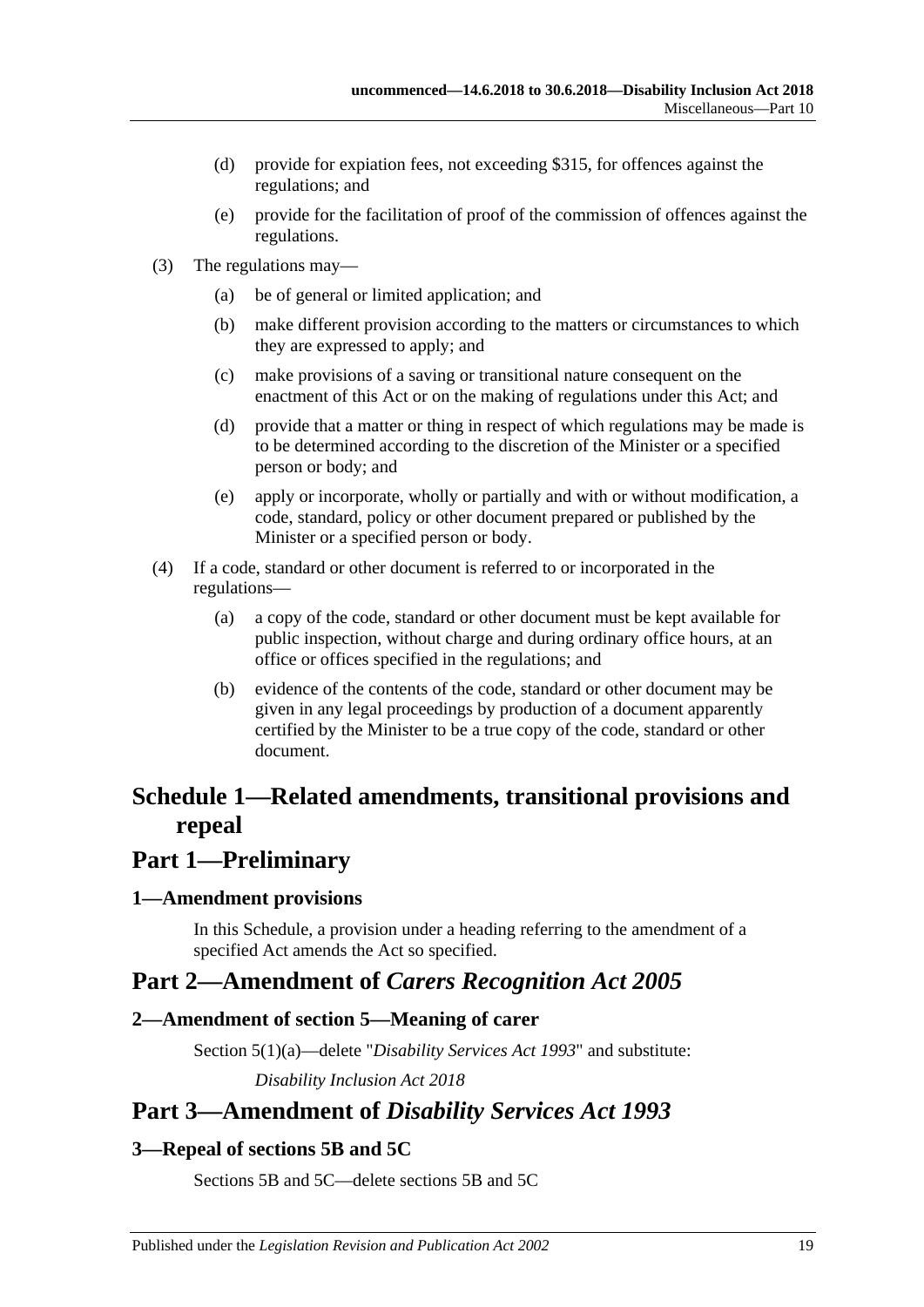## **Part 4—Amendment of** *Intervention Orders (Prevention of Abuse) Act 2009*

### <span id="page-19-0"></span>**4—Amendment of section 3—Interpretation**

Section 3(1), definition of *relevant public sector agency*—delete "*[Disability Services](http://www.legislation.sa.gov.au/index.aspx?action=legref&type=act&legtitle=Disability%20Services%20Act%201993)  Act [1993](http://www.legislation.sa.gov.au/index.aspx?action=legref&type=act&legtitle=Disability%20Services%20Act%201993)*"

## **Part 5—Repeal of** *Disability Services Act 1993*

### <span id="page-19-1"></span>**5—Repeal of** *Disability Services Act 1993*

The *[Disability Services Act](http://www.legislation.sa.gov.au/index.aspx?action=legref&type=act&legtitle=Disability%20Services%20Act%201993) 1993* is repealed.